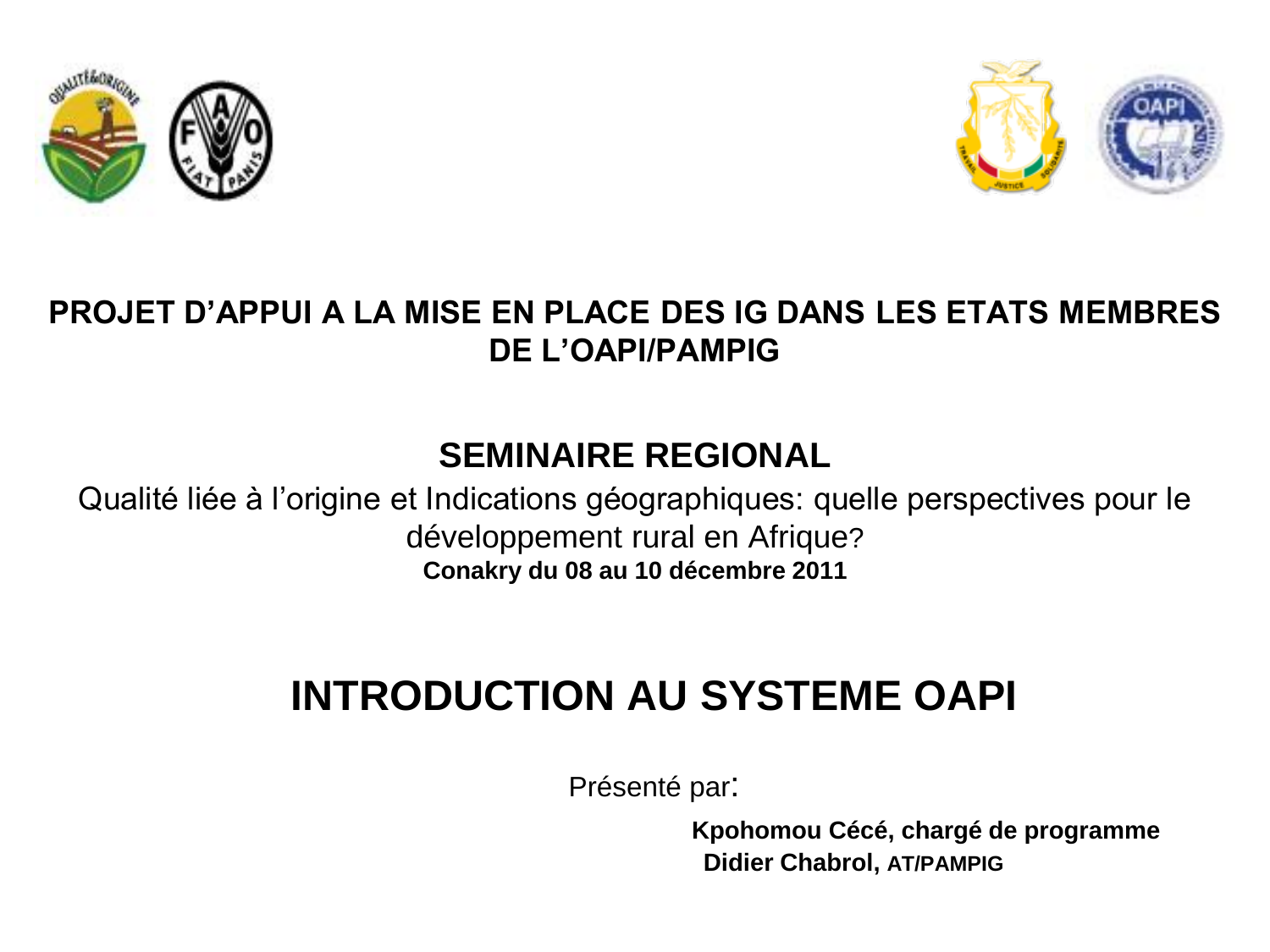## **STRUCTURE DE LA PRESENTATION**

- **1. QU'EST-CE QUE L'OAPI**
- **2. CARACTERISTIQUES**
- **3. MISSIONS**
- **4. OBJETS REGIS PAR L'OAPI**
- **5. OBJECTIFS EN MATIERE COOPERATION**
- **6. OBJECTIFS EN MATIERE D'INFORMATION**
- **7. SNL**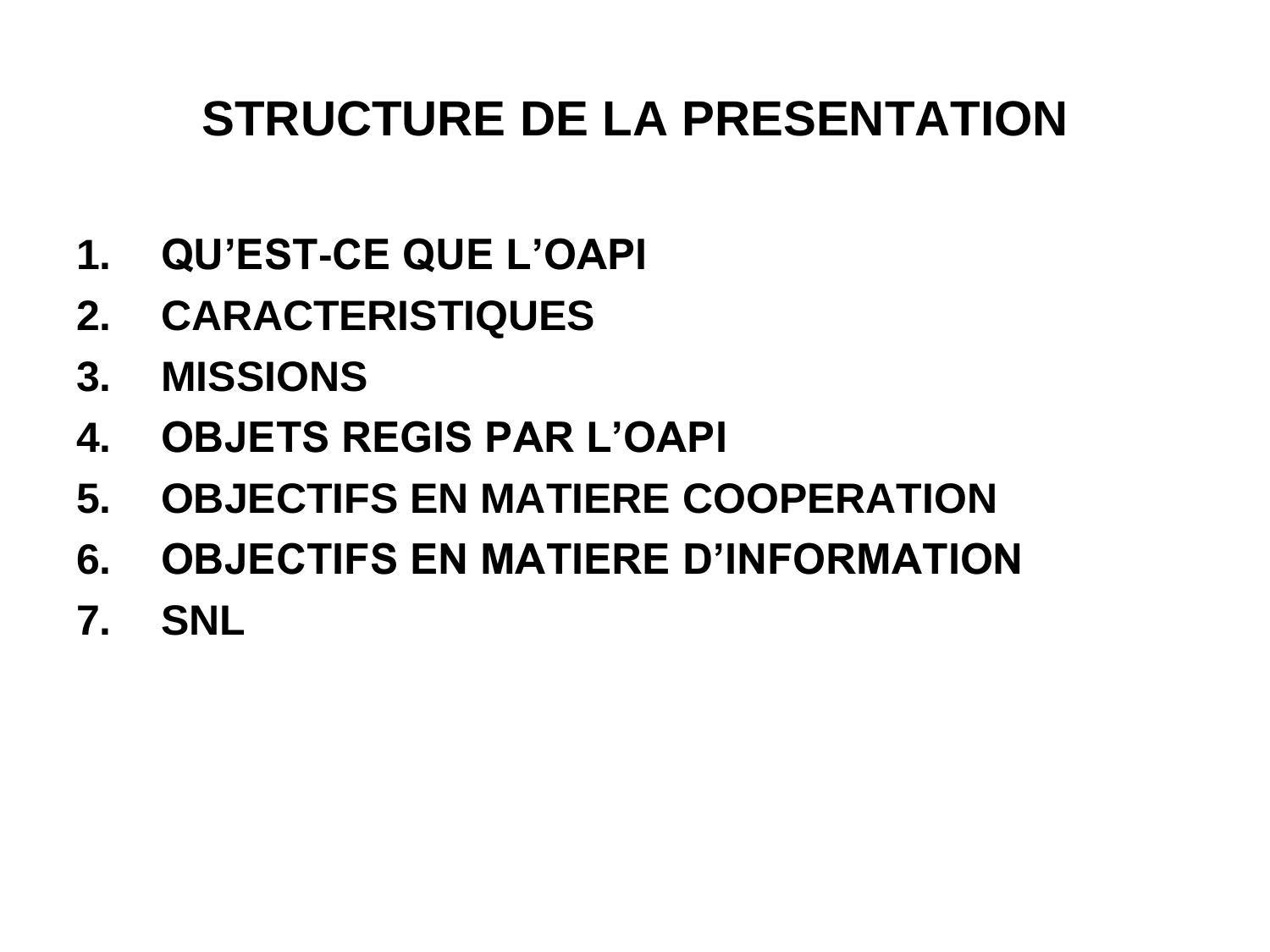## **I. QU'EST - CE QUE l'OAPI?**

- **INSTITUTION REGONALE DE GESTION DE LA PROPRIETE INTELLECTUELLE**
- **ENREGISTREMENT ET RECONNAISSANCE DES DROITS DE PI**
- **FONDEE EN 1962 ET REGULEE PAR L'ACCORG DE BANGUI DU 02 MARS 1977, REVISEE LE 24 FEVRIER 1999**
- **TIENT LIEU, POUR CHAQUE ÉTAT –MEMBRE DE SERVICE NATIONAL DE LA PROPRIETE INDUSTRIELLE**
- **S'APPUIE DANS CHAQUE ÉTAT MEMBRE SUR UNE STRUCTURE NATIONALE DE LIAISON SITUEE AU SEIN DES MINISTERES EN CHARGE DE L'INDUSTRIE**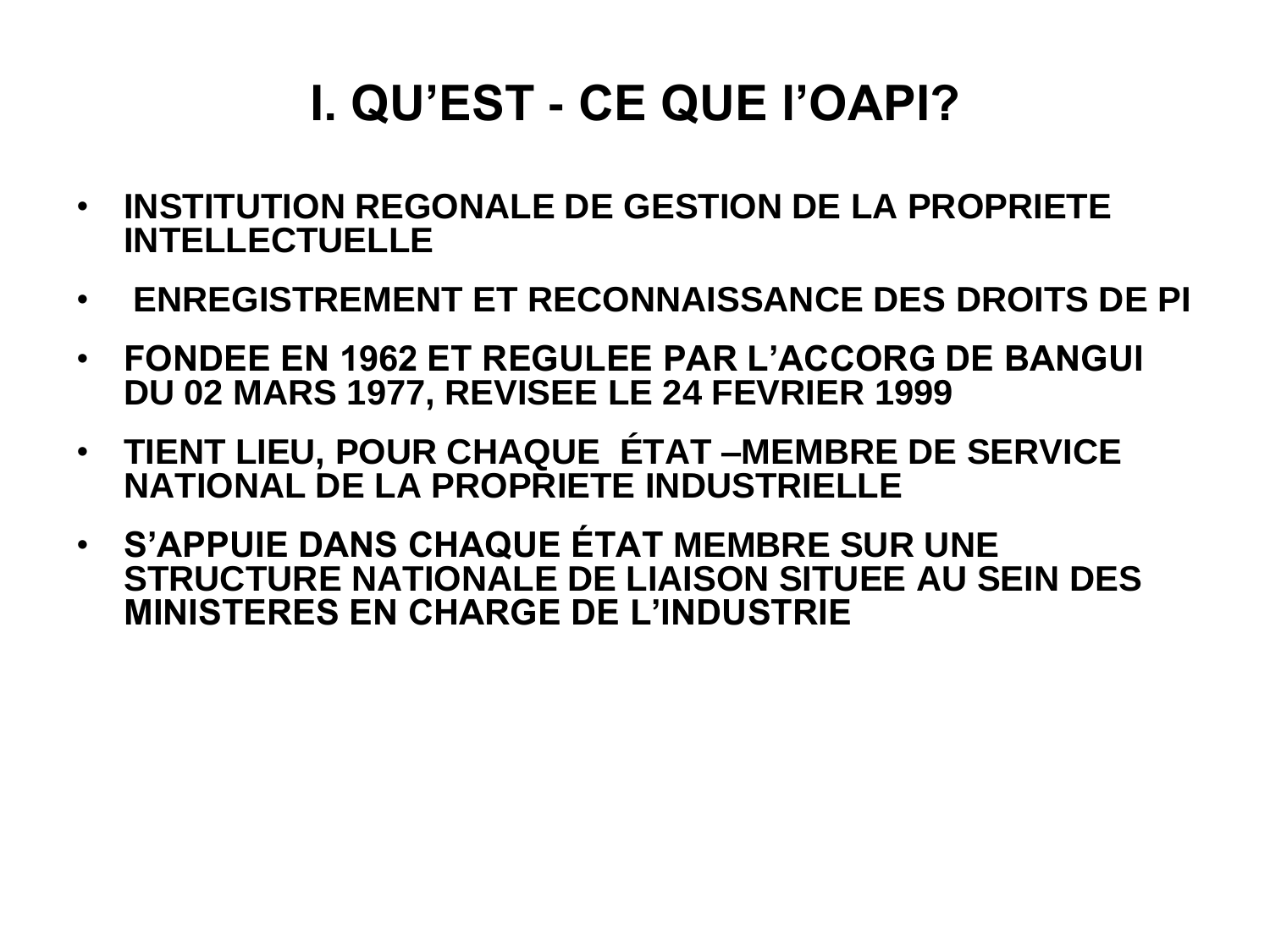## **II. LES ETATS MEMBRES A CE JOUR**

- **BENIN MALI**
- **BURKINA FASO MAURITANIE**
- CAMEROUN NIGER
- CENTRAFRIQUE SENEGAL
- **CONGO TCHAD**
- **CÔTE D'IVOIRE TOGO**
- **GABON**
- **GUINEE**
- **GUINEE BISSAU**
- **GUINEE EQUATORIALE**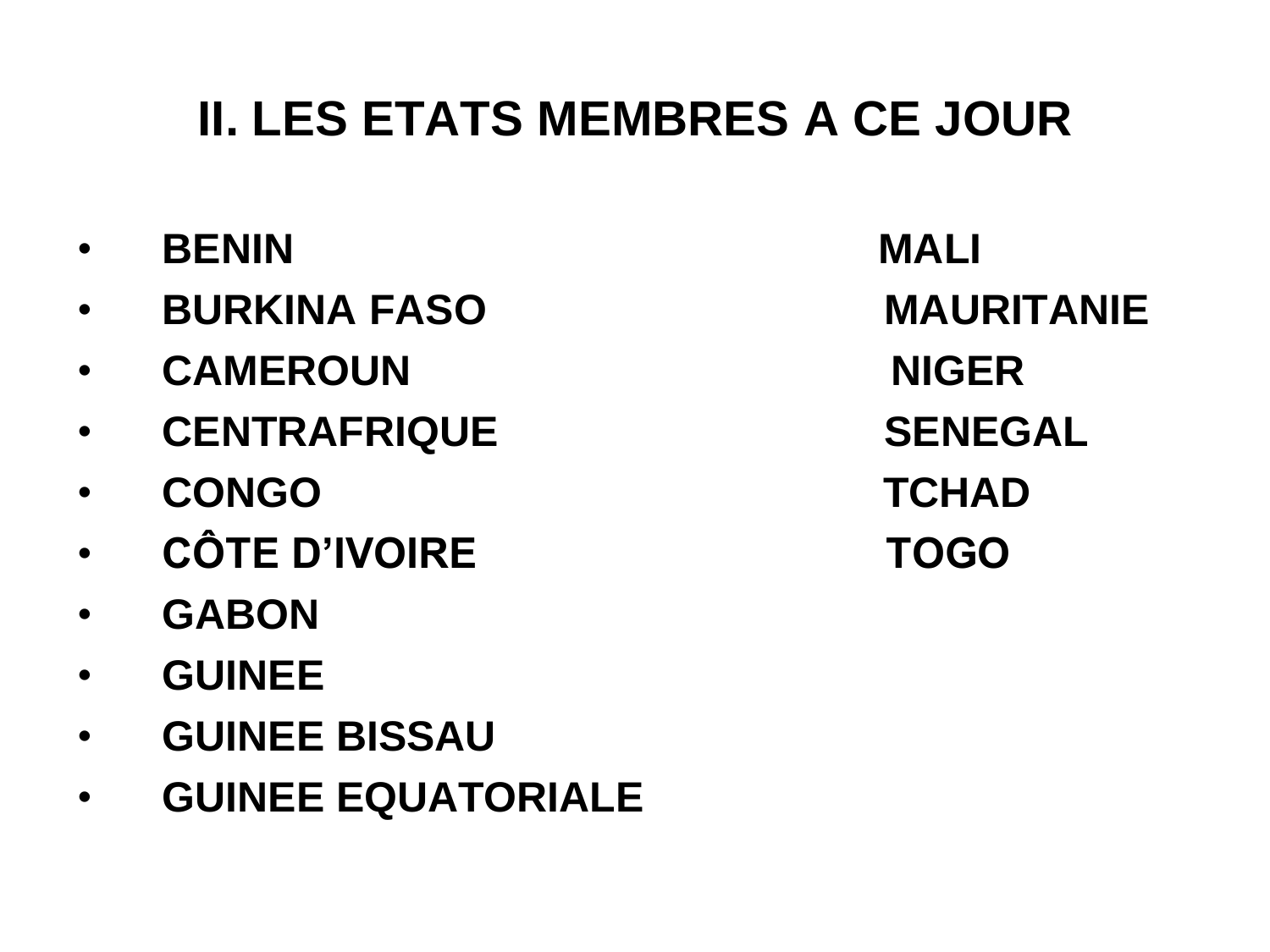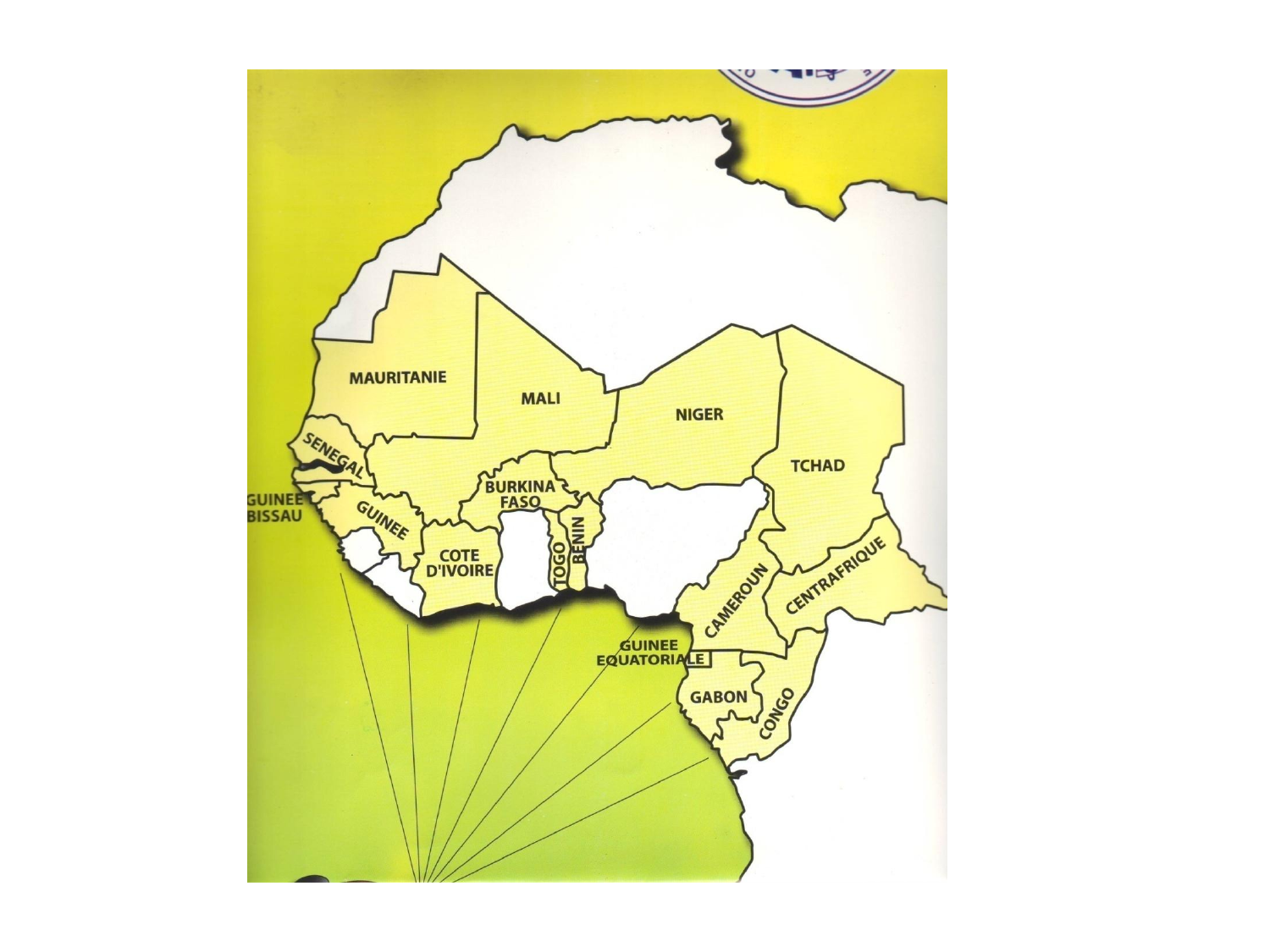# **III. CARACTERISTIQUES DU SYSTEME**

- **UNE LEGISLATION UNIFORME: L'ACCORD DE BANGUI**
- **UN OFFICE COMMUN: L'OAPI**
- **UNE PROCEDURE CENTRALISEE: TOUT DEPOT A VALEUR DE DEPOT NATIONAL DANS CHAQUE ETAT**
- **UN TITRE DELIVRE**
- **UN DROIT VALABLE COUVRANT LES 16 ETATS MEMBRES**
- **IL N'YA PAS DE SYSTEMES NATIONAUX DE DELIVRANCE DES TITRES QUI COEXISTENT AVEC LE SYSTEME REGIONAL**
- **LE REGIME REGIONAL EST EN ACCORD AVEC:**
	- **LA CONVENTION DE PARIS POUR LA PROTECTION DE LA PROPRIETE INDUSTRIELLE**
	- **LA CONVENTION DE BERNE POUR LA PROTECTION DES ŒUVRES LITTERAIES ET ARTISTIQUES**
	- **LA CONVENTION DE ROME POUR LA PROTECTION DES ARTISTES INTERPRETES OU EXECUTANTS,DES PRODUCTEURS DE PHONOGRAMMES**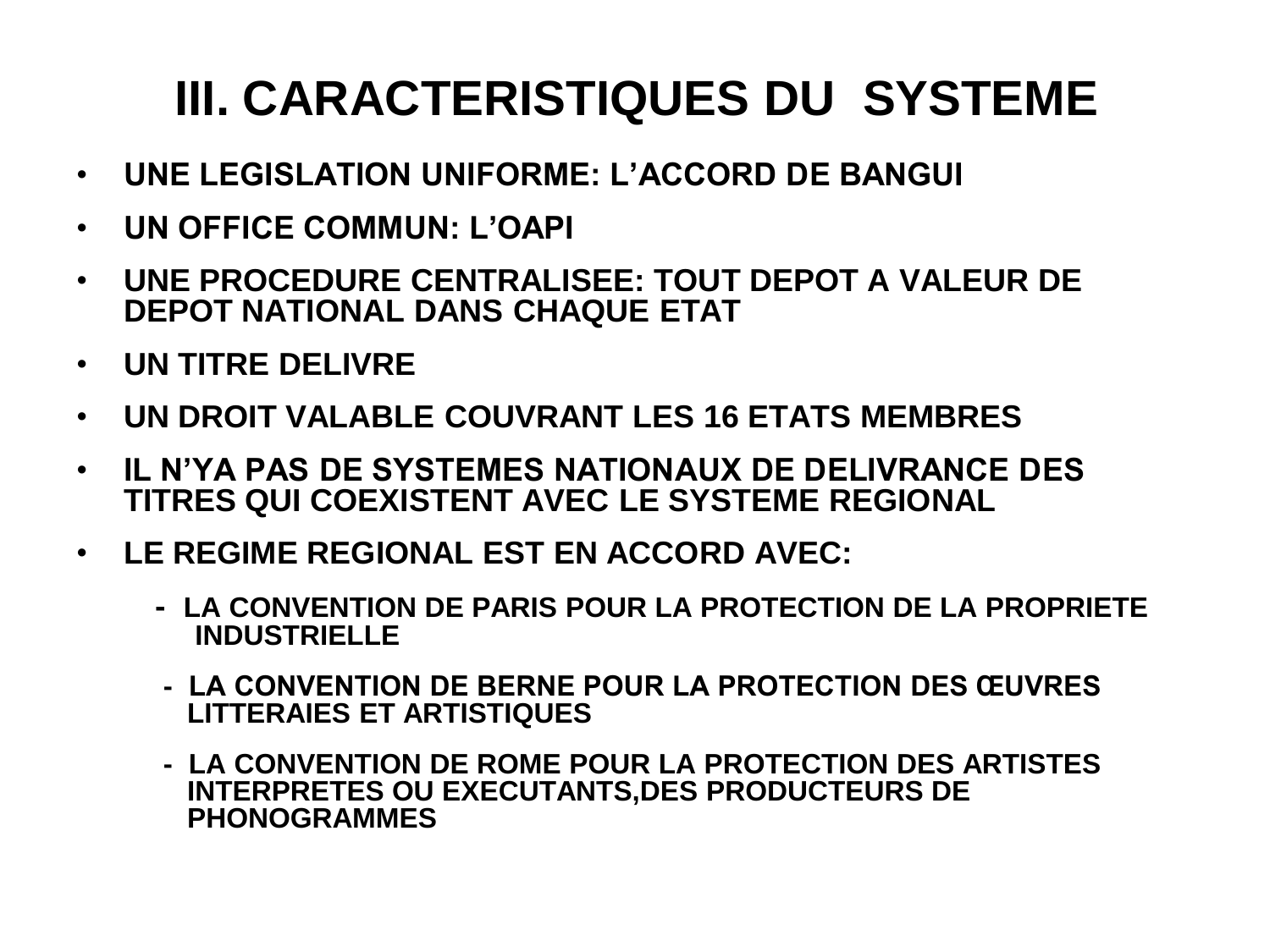## **III. CARACTERISTIQUES DU SYSTEME**

- **CE SYSTEME EST EN ACCORD AVEC**:
	- **- LA CONVENTION UPOV**
	- **- L'ACCORD SUR LES ADPIC**
- **LES ETRANGERS OBTIENNENT LES TITRES DE PROTECTION DANS LES MEMES CONDITIONS QUE LES NATIONAUX DES ETATS MEMBRES**
- **LES ACTIONS RELATIVES AUX TITRES DELIVRES SONT PORTEES DEVANT LES JURIDICTIONS DES ETATS MEMBRES**
- **LES DECISIONS JUDICIAIRES DEFINITIVES SUR LA VALIDITE DES TITRES FONT AUTORITE DANS TOUS LES AUTRES ETATS MEMBRES**
- **LA GESTION COLLECTIVE DES DROITS D'AUTEURS ET DROITS CONNEXES EST CONFIEE A UN ORGANISME DE GESTION COLLECTIVE DANS CHAQUE ETAT MEMBRE**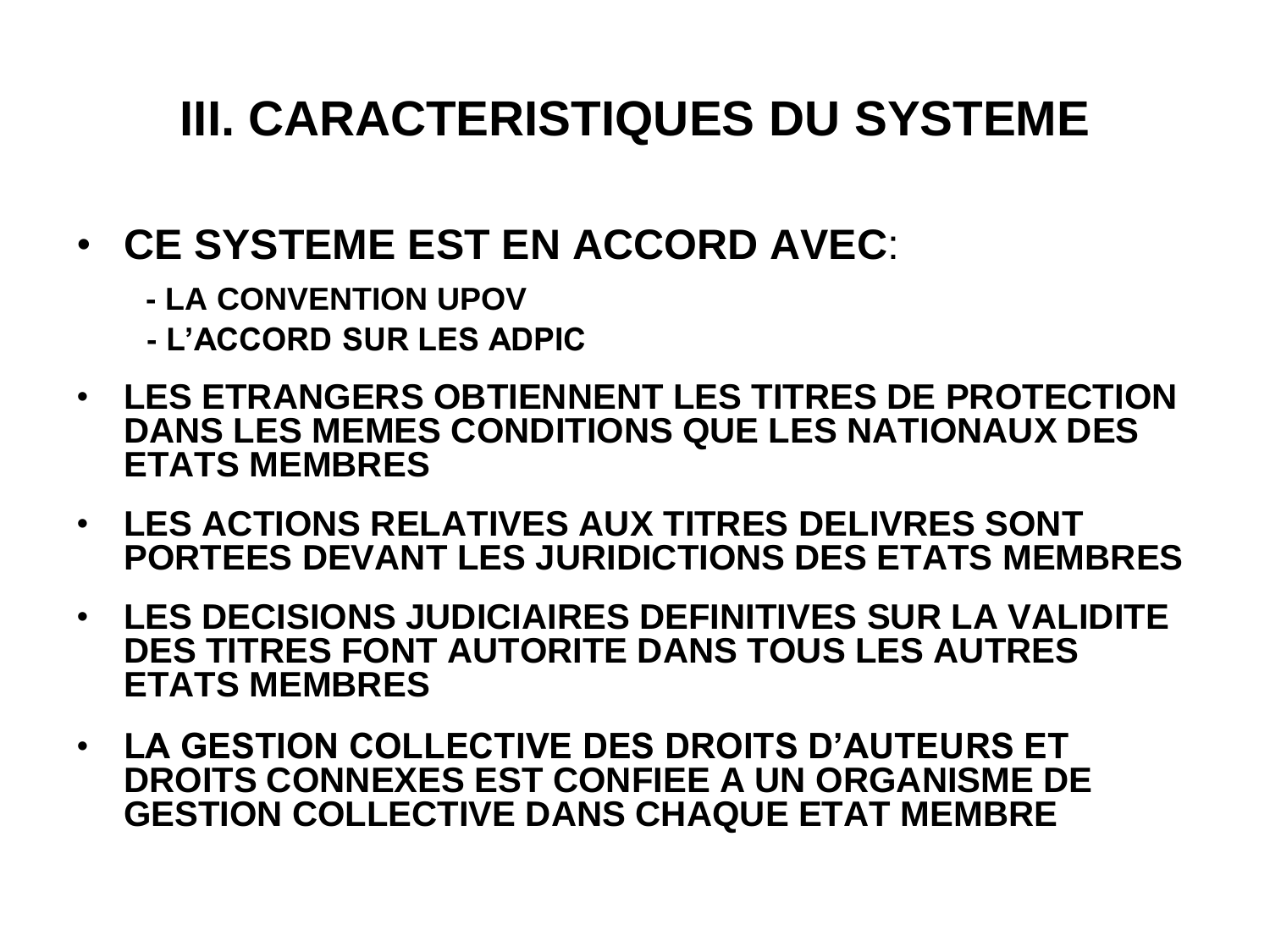## **IV. MISSIONS DE L'OAPI**

- **EXAMEN DES DEMANDES ET DELIVRANCE DES TITRES**
- **TENUE D'UN REGISTRE SPECIAL POUR CHAQUE CATEGORIE D'OBJET PROTEGE**
- **DOCUMENTATION ET INFORMATION**
- **PARTICIPATION AU DEVELOPPEMENT TECHNOLOGIQUE DES ETATS MEMBRES**
- **FORMATION EN PROPRIETE INTELLECTUELLE**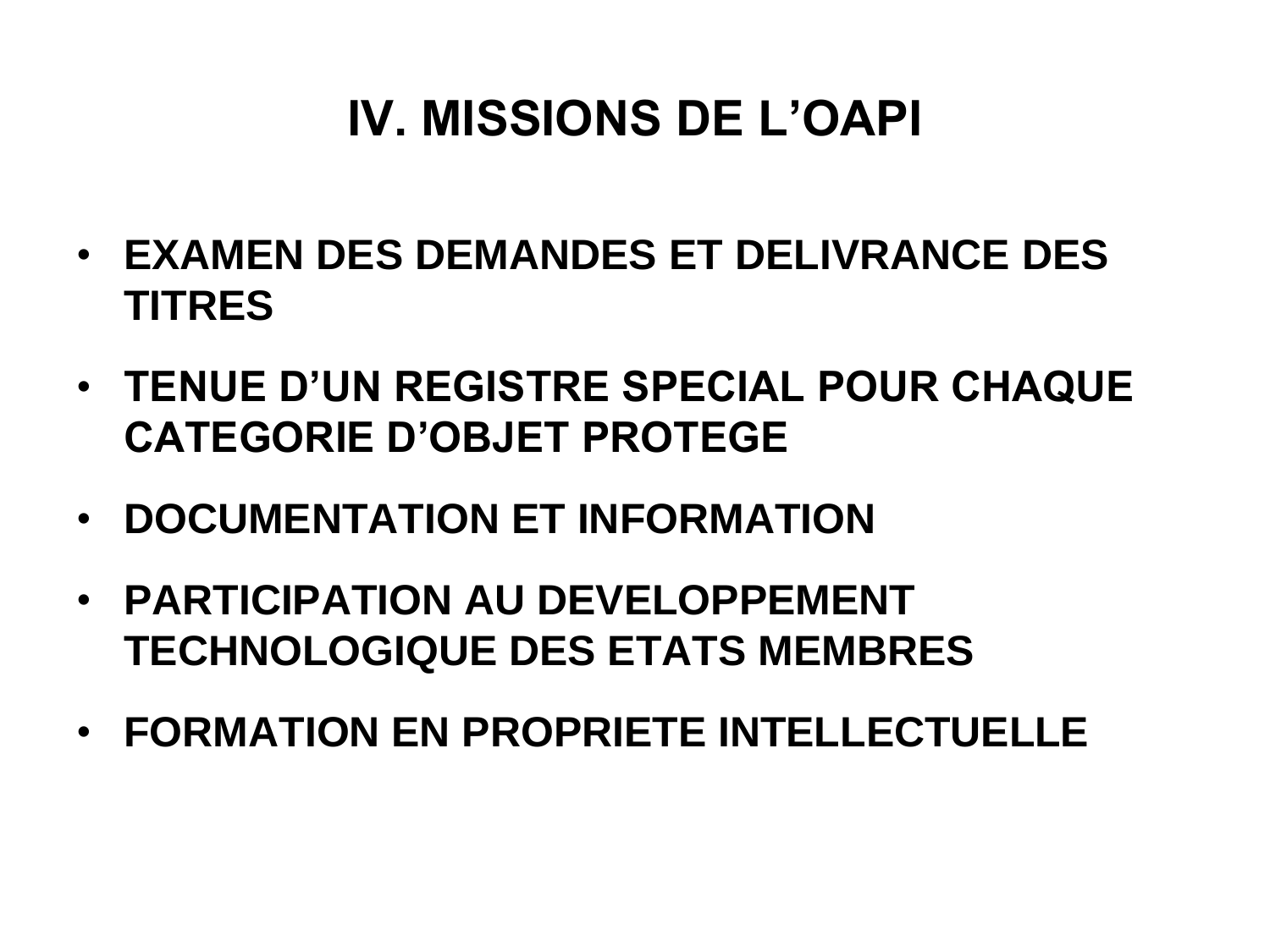## **V. OBJETS REGIS PAR L'ACCORD**

- **LES BREVETS D'INVENTION (Annexe I)**
- **LES MODELES D'UTILITES (Annexe II)**
- **LES MARQUES DE PRODUITS OU DESERVICES (Annexe III)**
- **LES DESSINS ET MODELES INDUSTRIELS (Annexe IV)**
- **LES NOMS COMMERCIAUX (Annexe V)**
- **LES INDICATIONS GEOGRAPHIQUES (Annexe VI)**
- **LA PROPRIETE LITTERAIRE ET ARTISTIQUE (Annexe VII)**
- **LA CONCURRENCE DELOYALE (Annexe VIII)**
- **LES SCHEMAS DE CONFIGURATION(TOPOGRAPHIE) DES CIRCUITS INTEGRES (Annexe IX)**
- **LES OBTENTIONS VEGETALES (Annexe X)**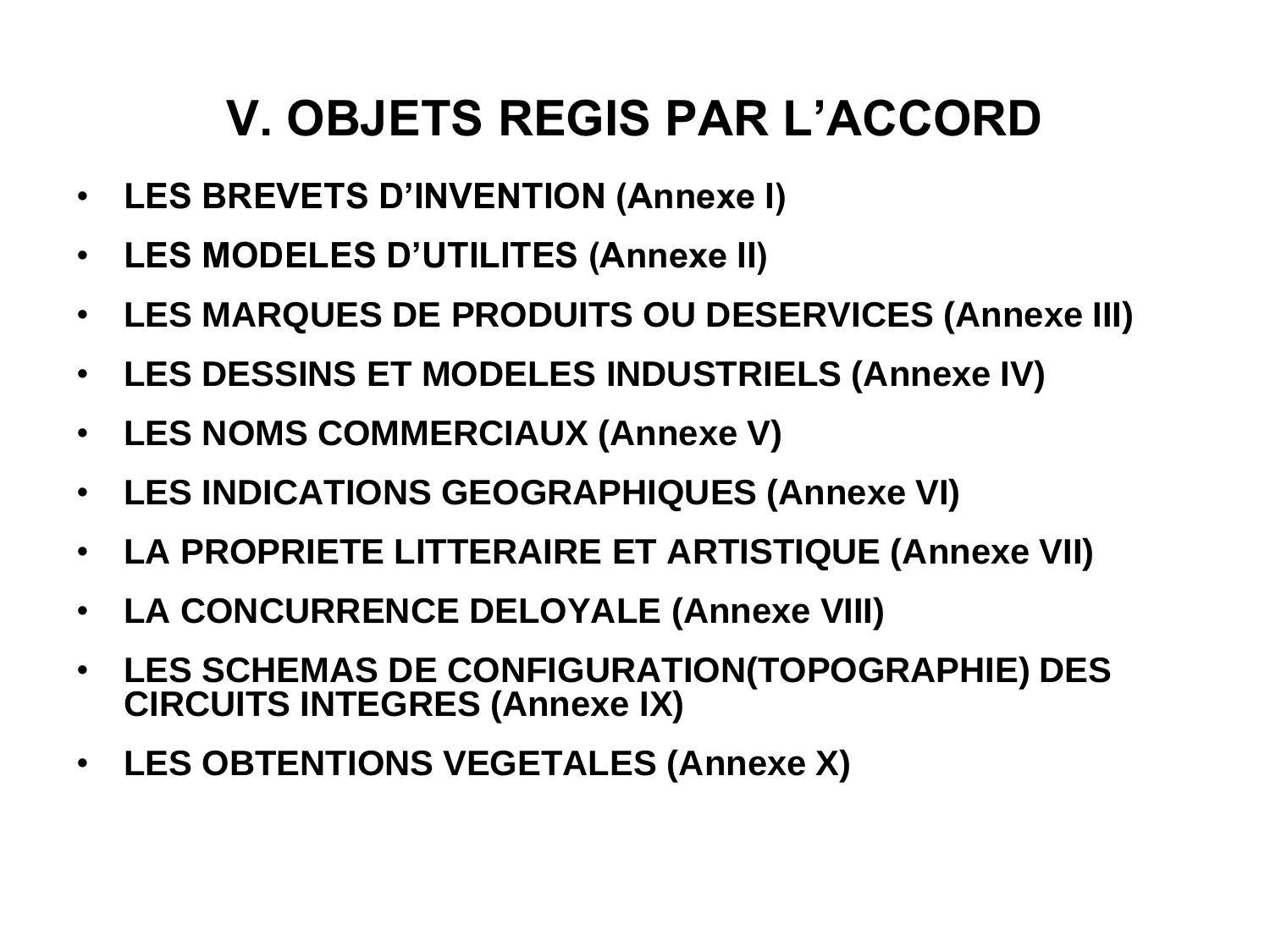## **VI. OBJECTIFS EN MATIERE DE COOPERATION**

- **MOBILISATION D'UN SOUTIEN TECHNIQUE MATERIEL ET FINANCIER DANS LES DOMAINES SUIVANTS:**
	- **- FORMATION EN MATIERE DE PI**
	- **DIFFUSION DE L'INFORMATION SCIENTIFIQUE ET TECHNIQUE**
	- **- PROMOTION DE L'INVENTION ET L'INNOVATION**
	- **- PROMOTION DE LA PROTECTION DES DPI**
	- **- FINANCEMENT DES ACTIVITES INVENTIVES ET DES TECHNOLOGIES EXISTANTES**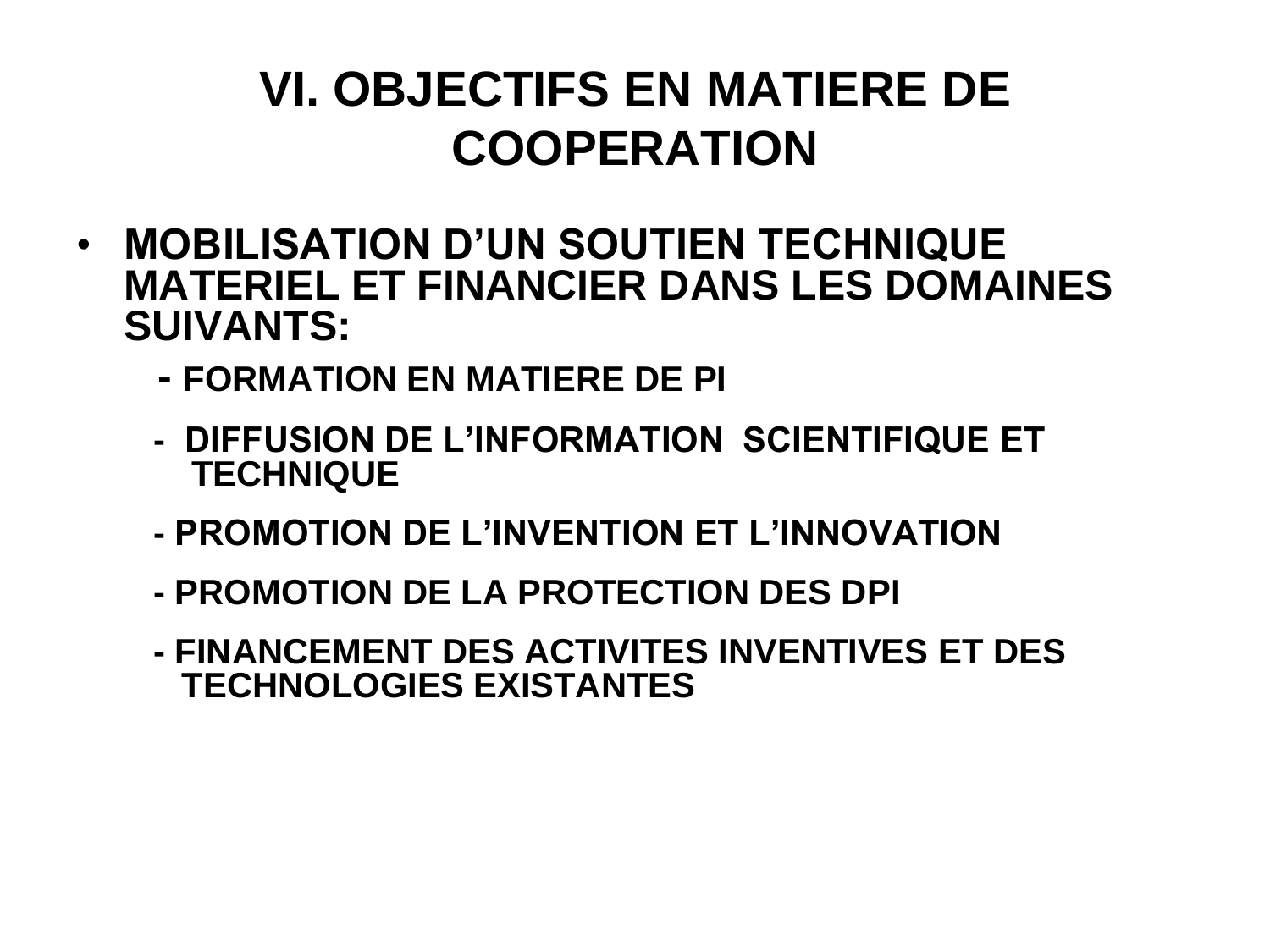## **VII. OBJECTIFS EN MATIERE D'INFORMATION**

- **RECEVOIR ET RENSEIGNER LES DEPOSANTS**
- **DIFFUSER L'INFORMATION TECHNIQUE CONTENU DANS LA DOCUMENTATION BREVET**
- **METTRE A LA DISPOSITION DES USAGERS LA DOCUMENTATION GENERALE ET SPECIALISEE**
- **METTRE A LA DISPOSITION DU PUBLIC LA DOCUMENTATION DE PROMOTION**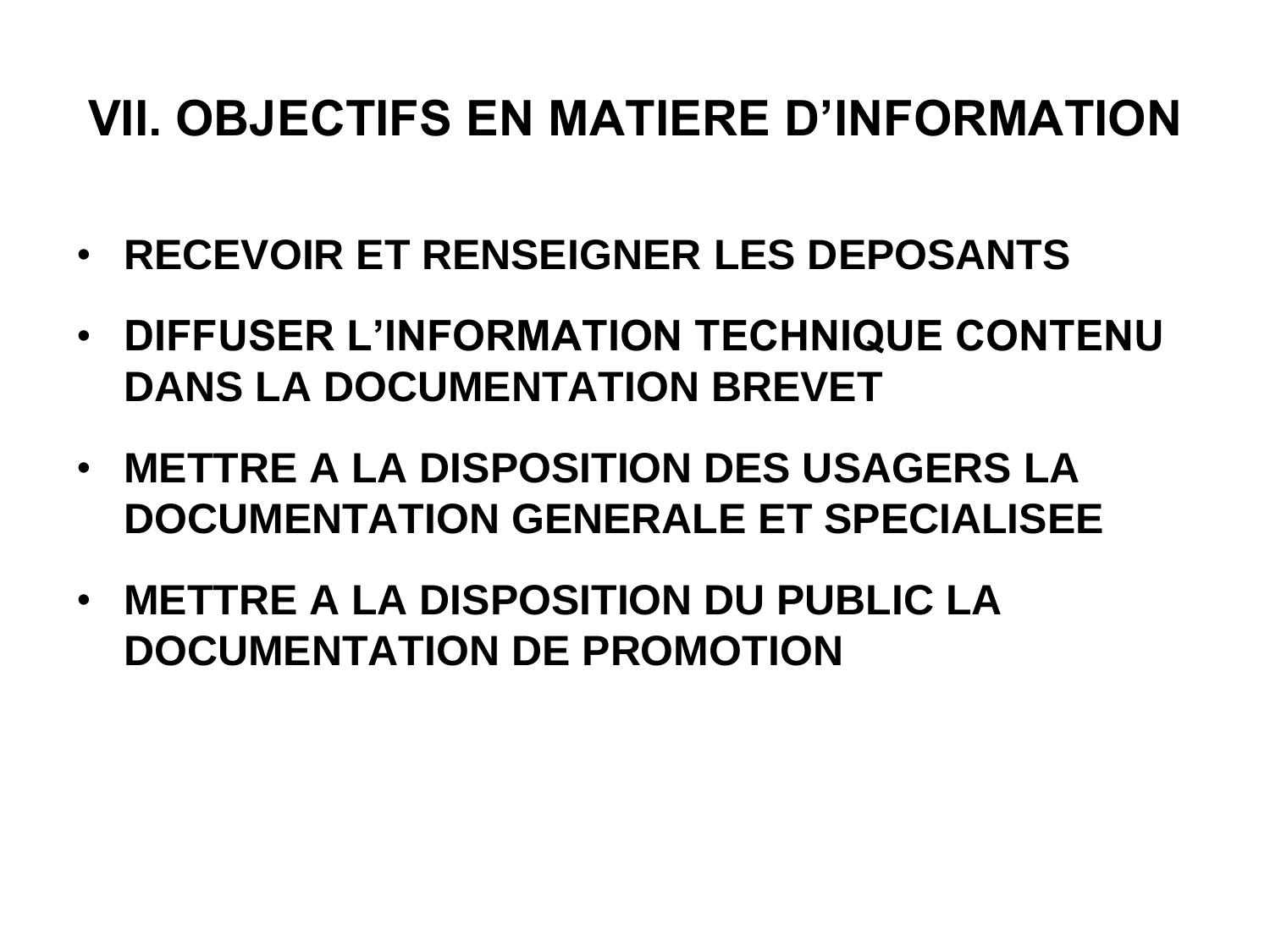# **VIII. LES SNL: RÔLE**

- **SUIVRE LES QUESTIONS DE PROPRIETE INTELLECTUELLE INTERESSANT LEURS PAYS**
- **SERVIR DE LIAISON ENTRE L'OAPI ET LES UTILISATEURS DE SES SERVICES DANS LES ETATS**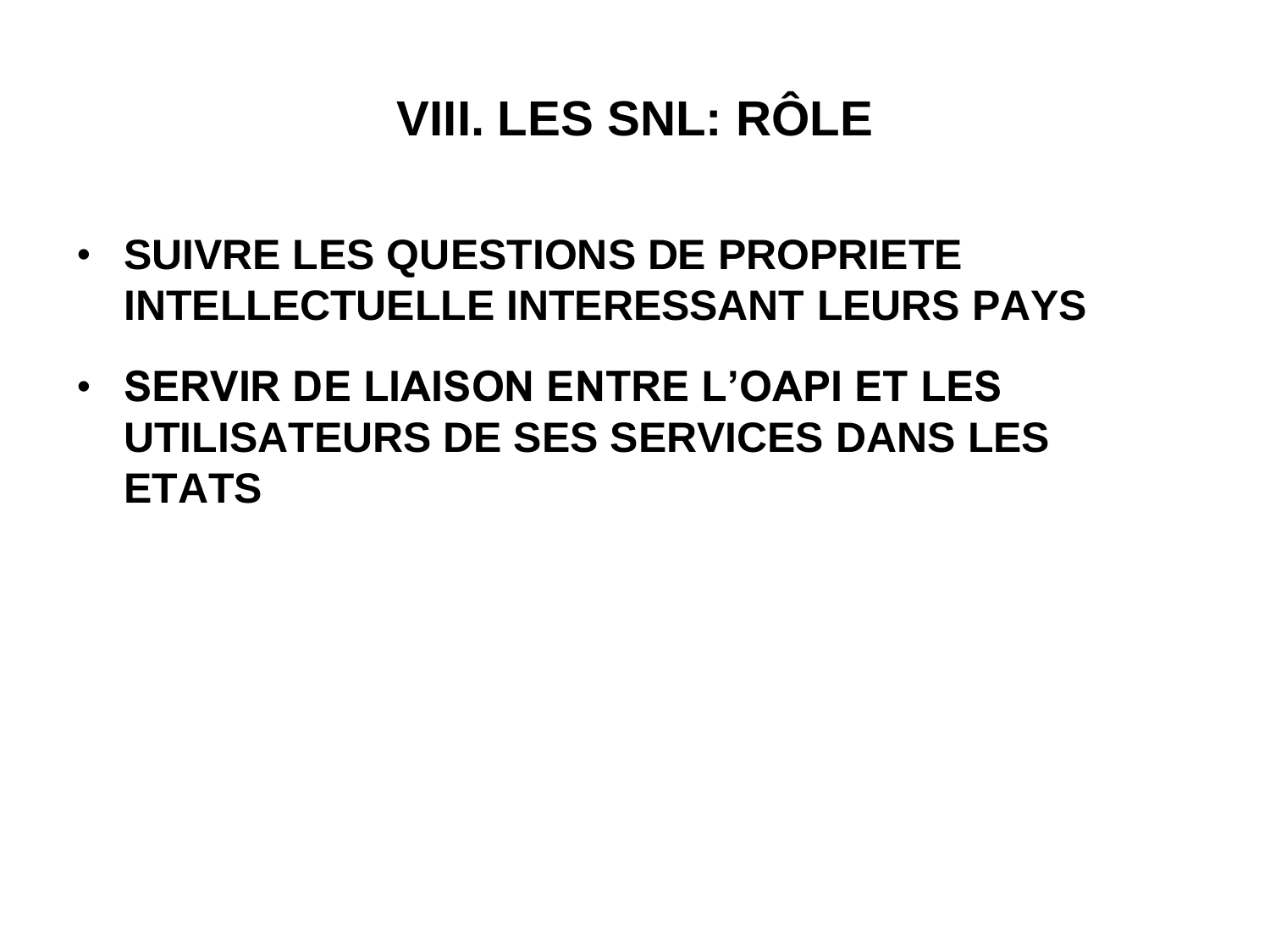## **INDICATIONS GEOGRAPHIQUES ANNEXE VI**

### **STRUCTURE DE LA PRESENTATION**

- **1. DEFINITION**
- **2. CONDITIONS DE PROTECTION**
- **3. PROCEDURE D'ENREGISTREMENT**
- **4. DROITS CONFERES**
- **5. RÔLE DES POUVOIRS PUBLICS**
- **6. SANCTION DES DROITS**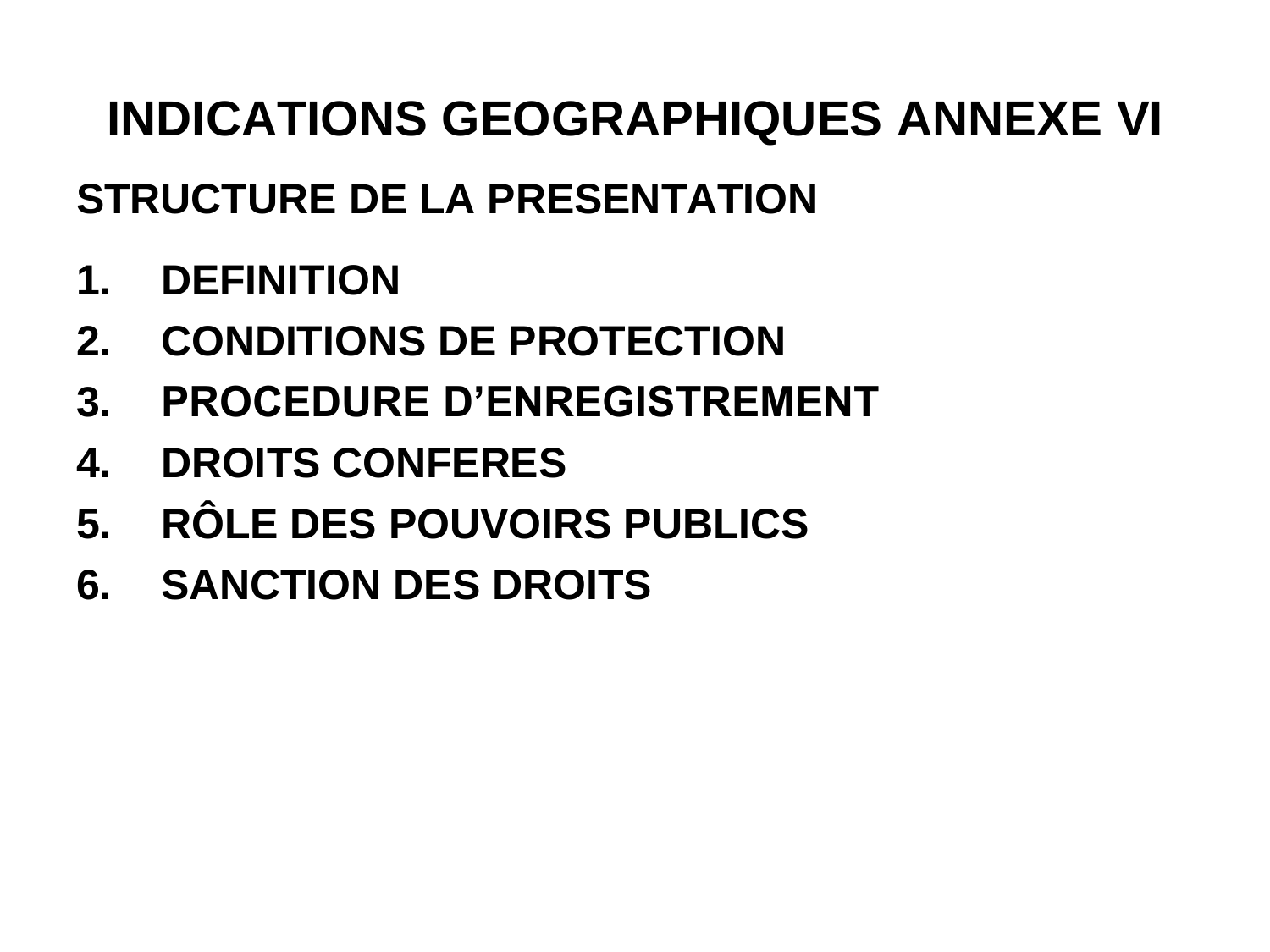# **INDICATION GEOGRAPHIQUE (Annexe VI)**

## **I. DEFINITION** , Article 1

- **a). INDICATIONS GEOGRAPHIQUES**: **DES INDICATIONS QUI SERVENT A IDENTIFIER UN PRODUIT COMME ETANT ORIGINAIRE DU TERRITOIRE,OU D'UNE REGION, OU LOCALITE DE CE TERRITOIRE, DANS LES CAS OU UNE QUALITE, REPUTATION OU AUTRE CARACTERISTIQUE DETERMINEE DU PRODUIT PEUT ETRE ATTRIBUEE ESSENTIELLEMENT A CETTE ORIGINE GEOGRAPHIQUE;**
- **b). PRODUIT TOUT NATUREL, AGRICOLE, ARTISANAL OU INDUSTRIEL;**
- **c). PRODUCTEUR: TOUT AGRICULTEUR, EXLOITAN, FABRICANT, QUICONQUE FAIT LE COMMERCE DESDITS PRODUITS**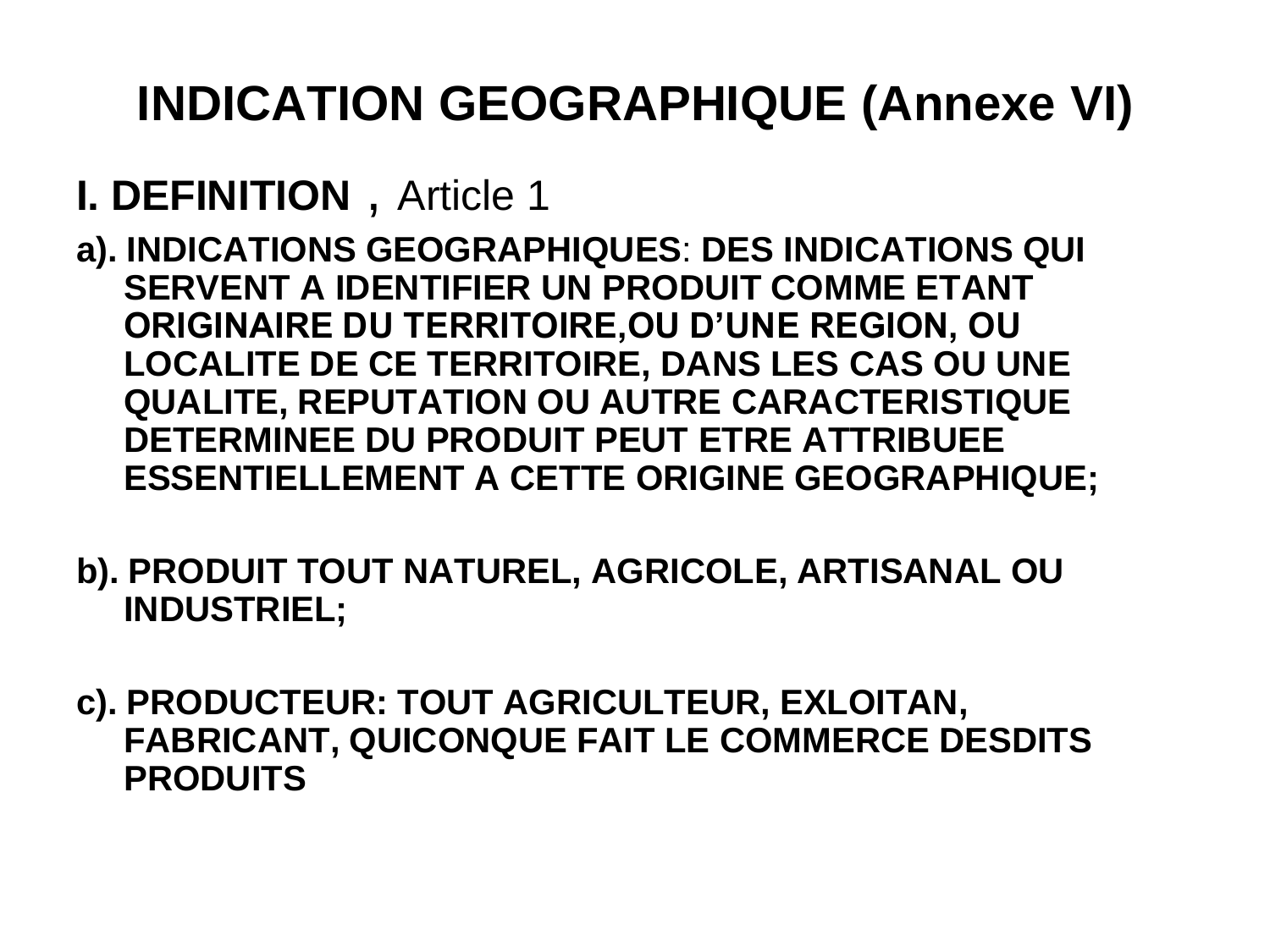# **II. CONDITIONS DE PROTECTION**

**CONDITIONS POSITIVES** (Article 4)

- **ENREGISTREMENT COMME TEL**
- **LES INDICATIONS GEOGRAPHIQUES ETRANGERES**

**CONDITIONS NEGATIVES** (Article 5)

- **NON CONFOMES A LA DEFINITION DE L'IG**
- **CONTRAIRES AUX BONNES MOEURS OU A L'ORDRE PUBLIC**
- **TROMPEUSES DU PUBLIC SUR LA NATURE,LA PROVENANCE, LE MODE DE FABRICATION, LES QUALITES CARACTERISTIQUES OU L'APTITUDE A L'EMPLOI**
- **QUI NE SONT PROTEGEES AU PAYS D'ORIGINE**
- **QUI ONT CESSEES DE L'ETRE**
- **QUI SONT TOMBEES EN DESUETUDE DANS LE PAYS**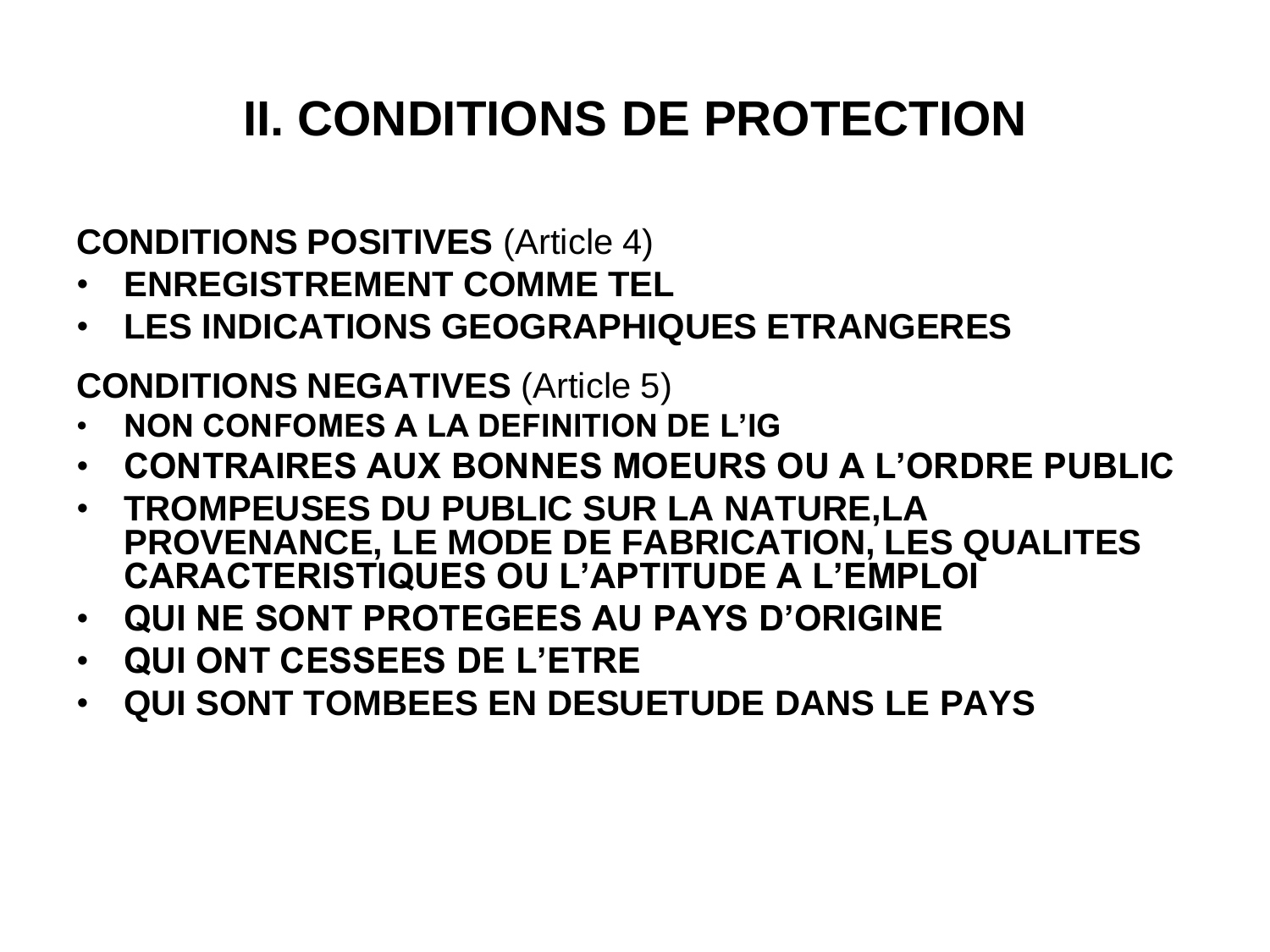## **III. PROCEDURE D'ENREGISTREMENT**

### **QUI PEUT DEMANDER L'ENREGISTREMENT ?** (Article 6)

- **LES PRODUCTEURS DU PRODUITS DANS LA REGION INDIQUEE DANS LA DEMANDE**
- **LES GROUPES DE PRODUCTEURS**
- **LES AUTORITES COMPETENTES**
- **Où EFFECTUER LE DEPÔT**?(Article 7)
- **AUPRES DE L'ORGANISATION A YAOUNDE**
- **AUPRES DES SNL DES ETATS MEMBRES**
- **PAR L'INTERMEDIAIRE POUR LES DEPOSANTS HORS DU TERRITOIRE DES ETATS MEMBRES**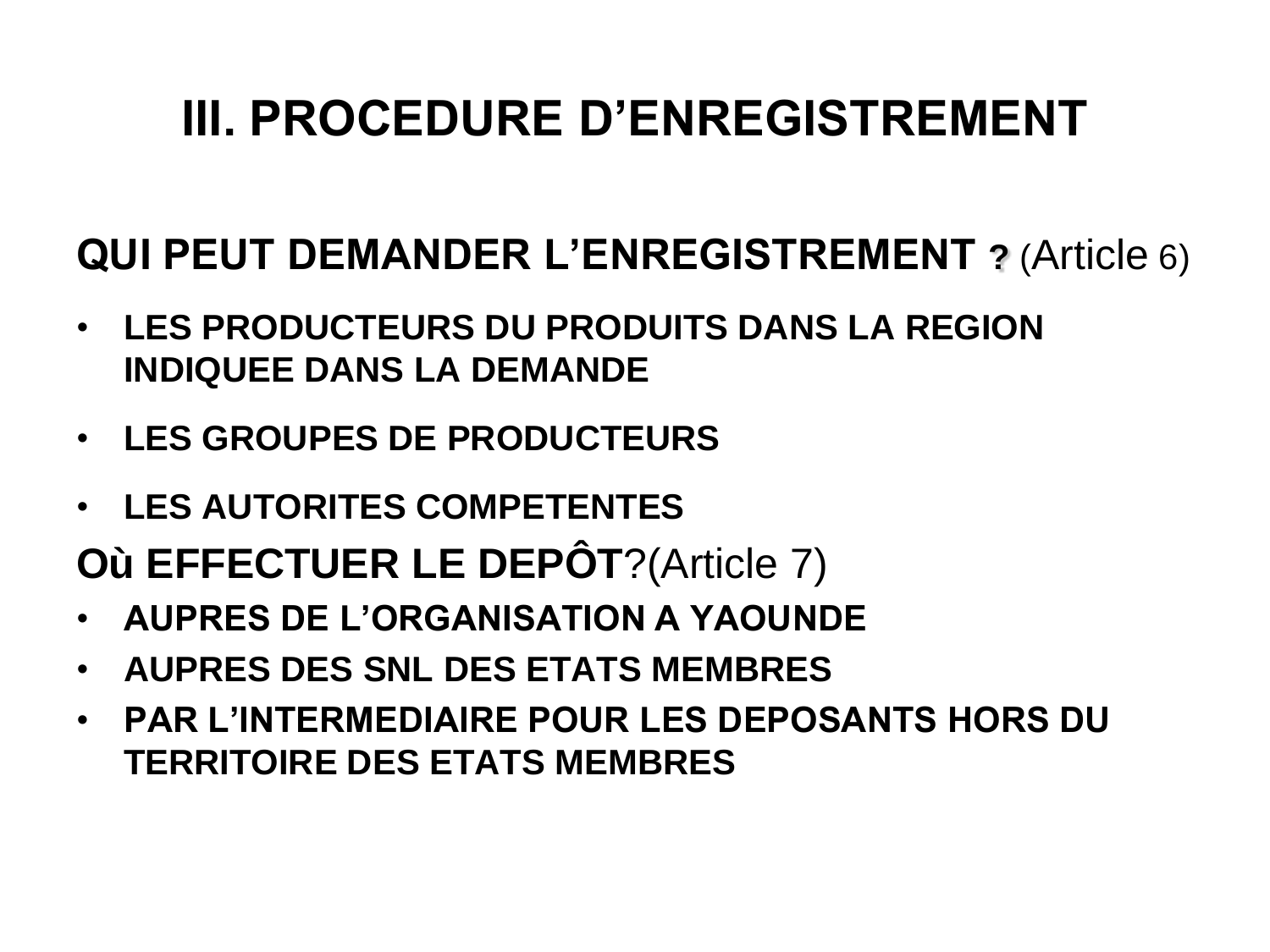#### **LES PIECES REQUISES** (Article 7)

- **LA DEMANDE SUR FORMULAIRE EN CINQ EXEMPLAIRES**
- **LA PIECE JUSTIFICATIVE DU PAIEMENT DE LA TAXE DE DEPÖT**
- **LE POUVOIR SOUS SEING PRIVE, SANS IMBRE**
- **LES DOCUMENTS DEVRONT ETRE EN FRANçAIS OU EN ANGLAIS**

#### **LA RECEPTION DU DOSSIER** (Article 8)

- **VERIFICATION DES PIECES QUANT A SA FORME (SNL)**
- **ETABLISSEMENT DU PV DE DEPÖT**
- **REMISE DE COPIE DU PV AU DEPOSANT**
- **ENVOI DES DOSSIERS DE DEPÖT AU SIEGE DANS LES CINQ JOURS OUVRABLES A COMPTER DU DEPÖT**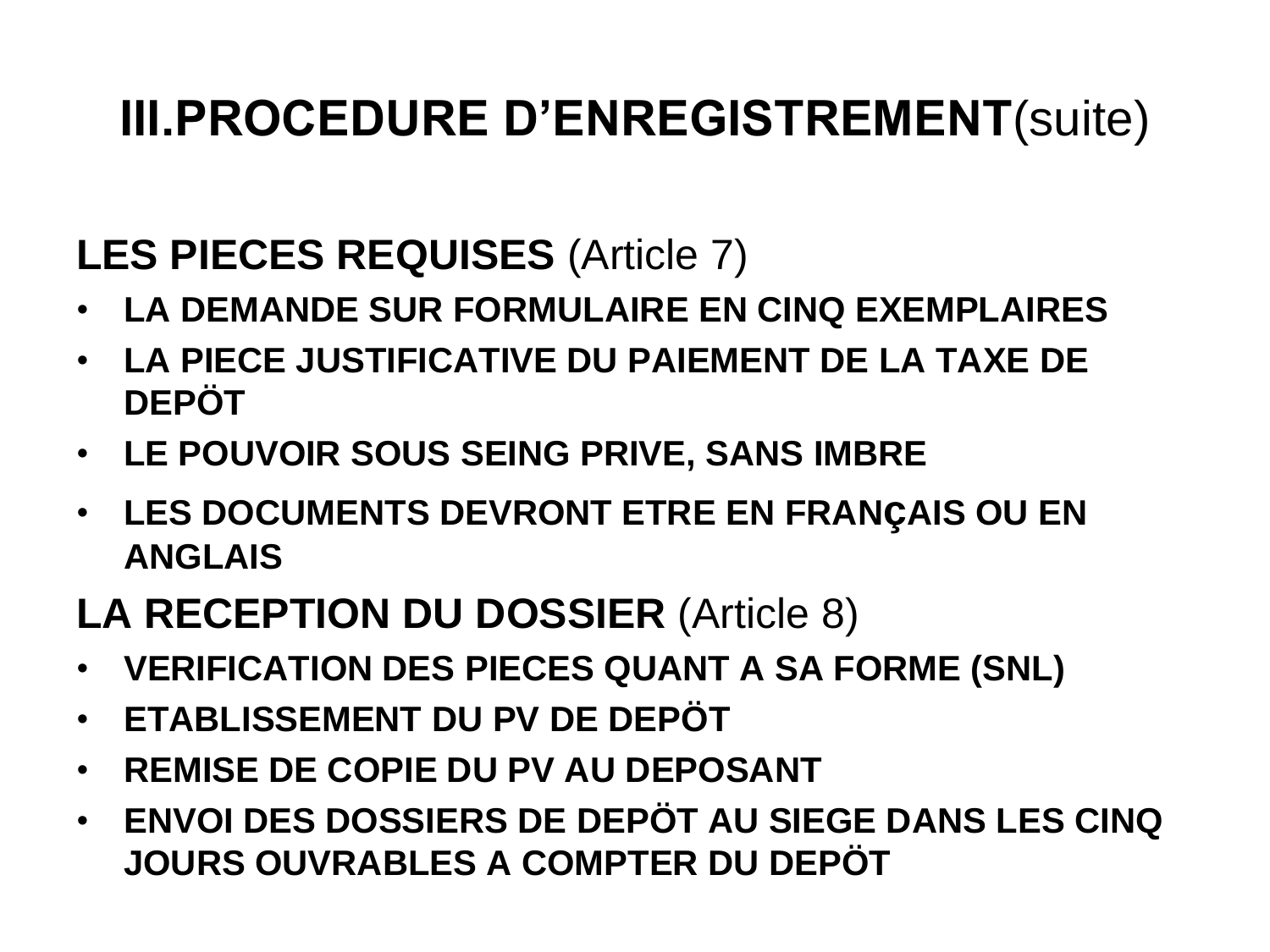#### **EXAMEN ADMINISTRATIF (Article 9,10)**

- **VERIFICATION DE LA REGULARITE DES PIECES CONSTITUTIVES DU DOSSIER**
- **VERIFICATION DE LA QUALITE DU DEPOSANT**
- **VERIFICATION DU PAIEMENT DE LA TAXE**
- **VERIFICATION DE LA MENTION DE LA ZONE GEOGRAPHIQUE, LA QUALITE ET CARACTERISTIQES DU PRODUIT**

#### **RESULTAT DE L'EXAMEN**

#### **SONT REJETEES:**

- **SI LE DEPOSANT N'A PAS LA QUALITE**
- **SI LA DEMANDE N'EST PAS ACCOMPAGNEE DE JUSTIFICATFS DE PAIEMENT DE TAXE**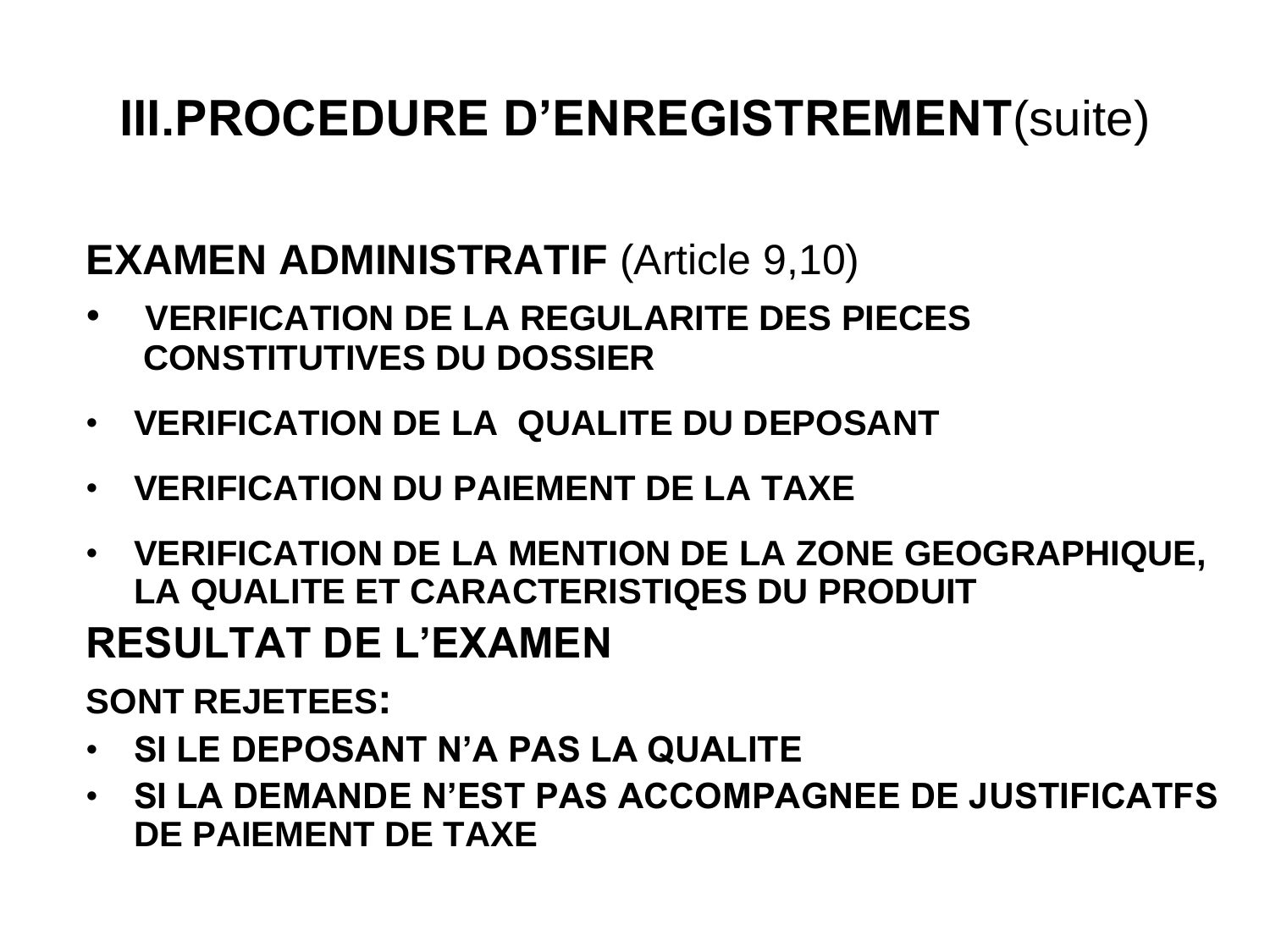#### **PAS DE**:

- **1. JUSTIFICATIFS DU LIEN QUALITE/ORIGINE**
- **2. CAHIER DES CHARGES**
- **3. CONTRÔLE POUR LA CERTIFICATION**
- **4. PLAN DE DELIMITATION**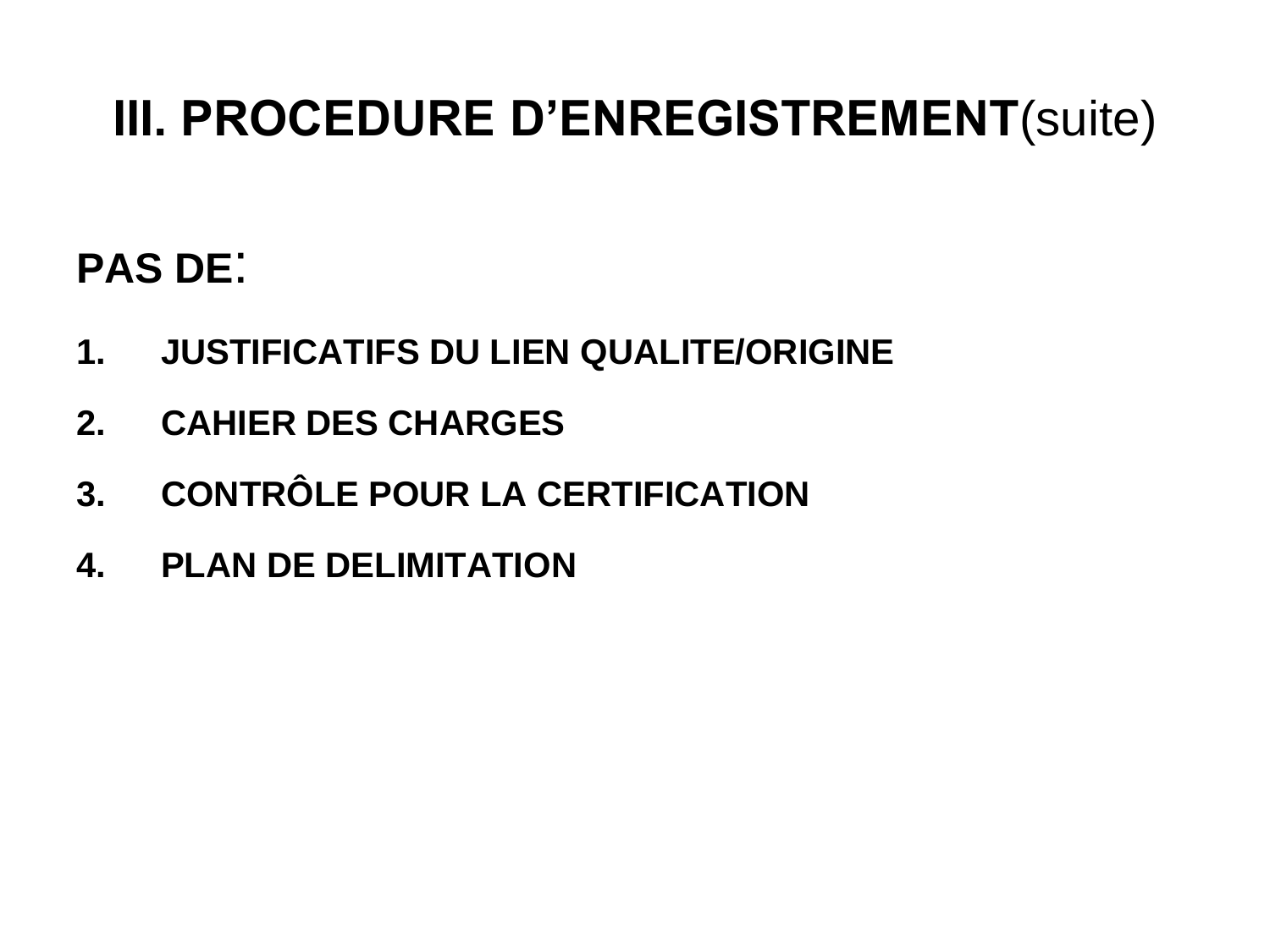## **RESULTAT DE L'EXAMEN (Article 9,10) LES IRREGULARITES EN DEHORS DECES DEUX CRITERES**

- **SONT NOTIFIEES AU DEMANDEUR OU A SON MANDATAIRE QUI DOIT REGULARISER DANS UN DELAI DE TROIS MOIS A COMPTER DE LA NOTIFICATION**
- **CE DELAI PEUT ETRE PROLONGE DE 30 JOURS EN CAS DE NECESSITE**
- **A DEFAUT DE REGULARISATION DANS LE DELAI LA DEMANDE EST REJETEE**
- **AUCUNE DEMANDE NE PEUT ETRE REJETEE SANS DONNER L'OCCASION AU DEPOSANT OU A SON MANDATAIRE DE CORRIGER LADITE DEMANDE**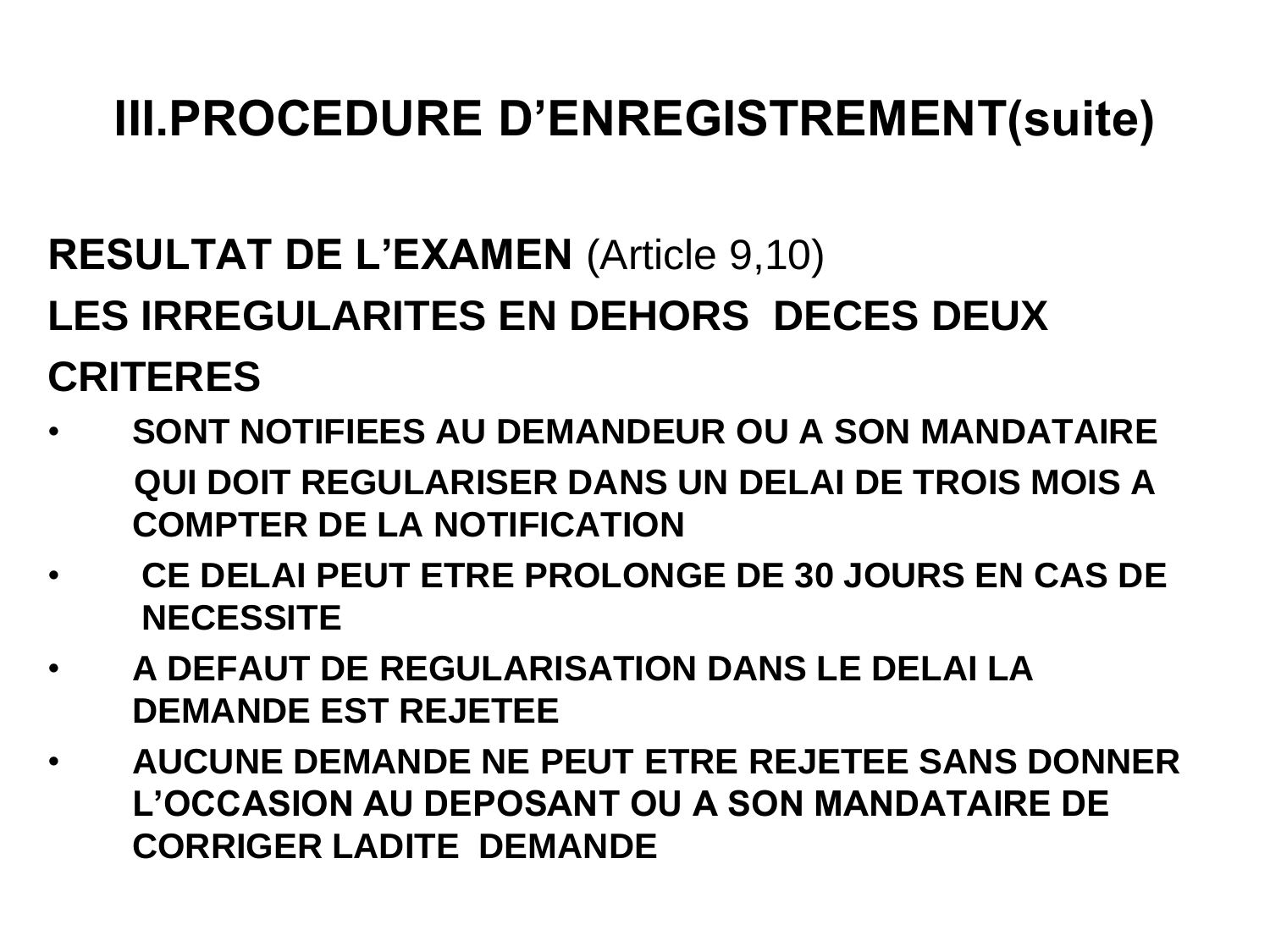#### **ENREGISTREMENT DE LA DEMANDE** (Article 11)

- **LES DEMANDES REGULARISEES DANS LES DELAIS GARDENT LEURS DATES INITIALES DE DEPÔT**
- **LORSQUE TOUTES LES CONDITIONS SONT REMPLIES,L'ORGANISATION ENREGISTRE L'INDICATION GEOGRAPHIQUE**
- **UN CERTIFICAT D'ENREGISTREMENT EST DELIVRE AU DEPOSANT**
- **PUBLICATION DE LA DEMANDE** (Article 11)
- **L'INDICATION GEOGRAPHIQUE EST PUBLIEE DANS LE REGISTRE SPECIAL DES INDICATIONS GEOGRAPHIQUES**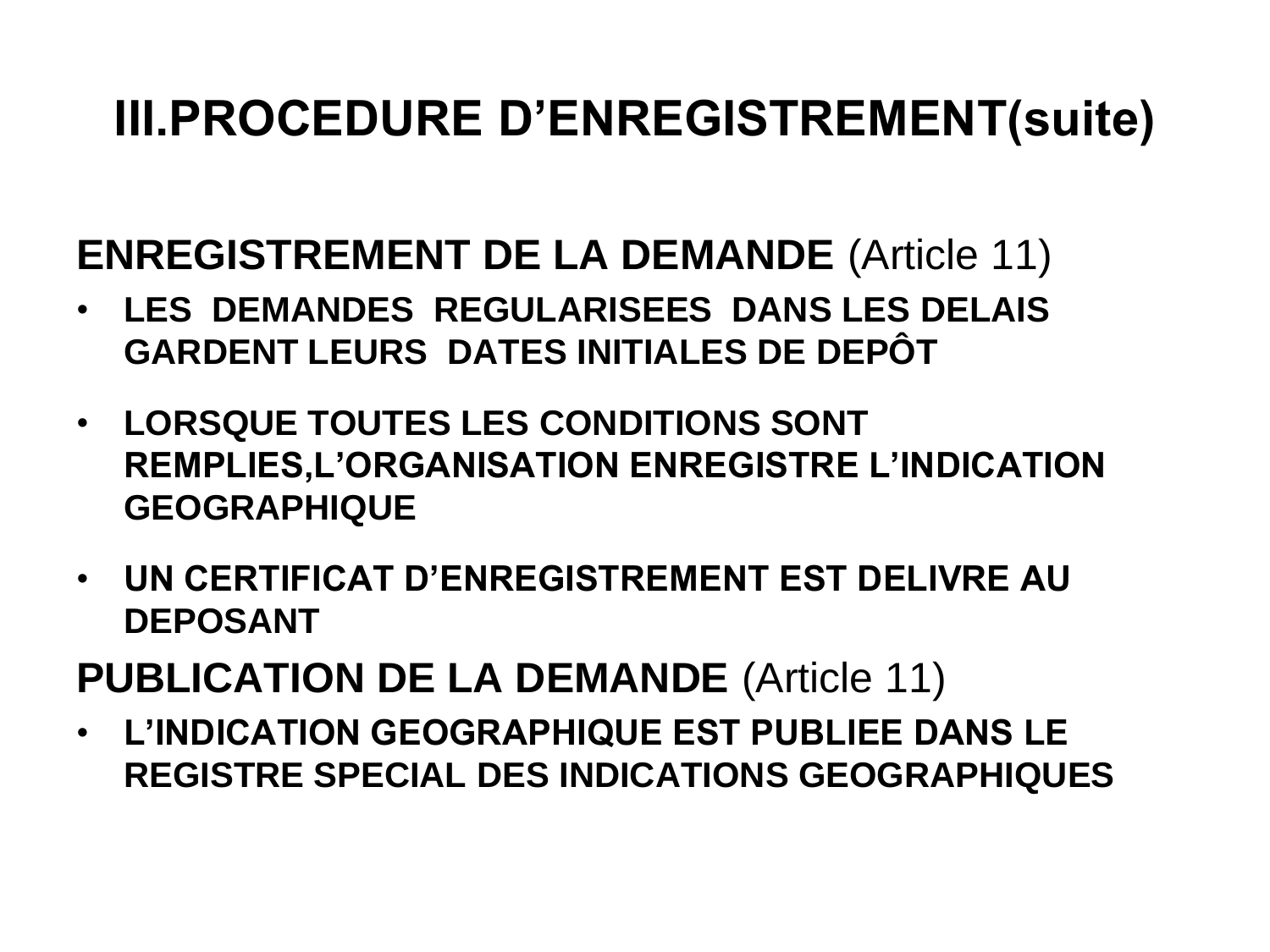**OPPOSITION** (Article 12) **1. TOUT INTERESSE PEUT FAIRE OPPOSITION A L'ENREGISTREMENT D'UNE INDICATION GEOGRAPHIQUE EN ADRESSANT A L'ORGANISATION DANS UN DELAI DE SIX MOIS A COMPTER DE LA PUBLICATION:**

 **- UN AVIS EXPOSANT LES MOTIFS DE SON OPPOSITION**

 **- LES MOTIFS DOIVENT AVOIR POUR FONDEMENT UNE VIOLATION DES DISPOSITIONS CONCERNANT L'EXCLUSION DE LA PROTECTION (Article 5), LE DEFAUT DE LA QUALITE DE** 

 **DEPOSANT(Article 6), L'EXISTANCE D'UN DROIT ANTERIEUR APPARTENANT A L'OPPOSANT**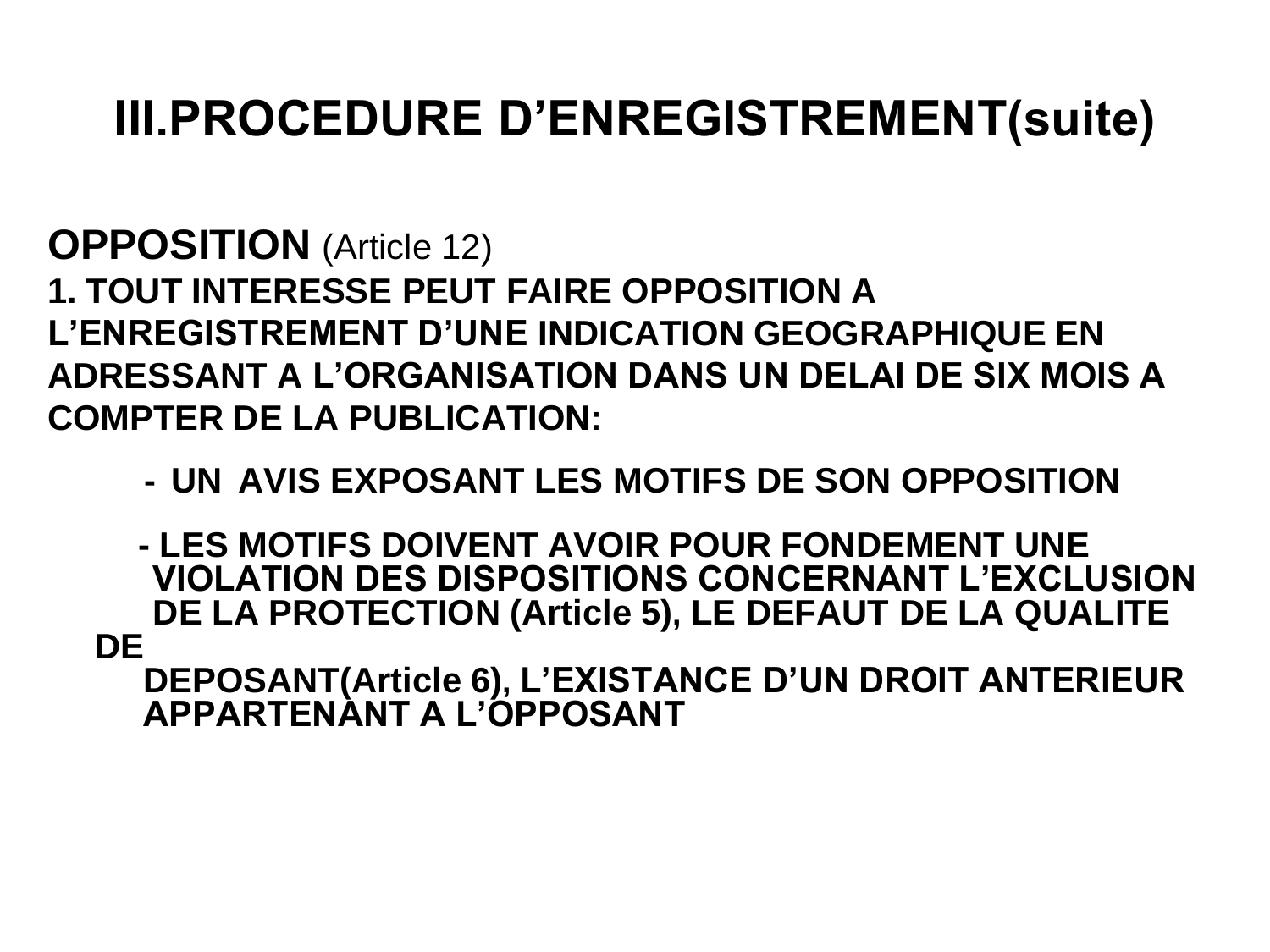**OPPOSITION** (Article 12)

**2. L'ORGANISATION NOTIFIE L'AVIS AU DEPOSANT OU A SON MANDATAIRE QUI PEUT:**

- **REPONDRE DANS UN DELAI DE TROIS MOIS RENOUVELABLE UNE FOIS**
- **CETTE REPONSE EST COMMUNIQUEE A L'OPOSANT OU A SON MANDATAIRE**
- **SI LE DEPOSANT NE REPOND PAS DANS LES DELAIS SA DEMANDE EST REPUTEE AVOIR ETE RETIREE ET L'ENREGISTREMENT EST RDIEE**

**3. AVANT DE STATUER SUR L'OPPOSITION L'ORGANISATION ENTEND LES PARTIES OU L'UNE D'ELLESOU LEUR MANDATAIRE SI LA DEMANDE LUI EST FAITE**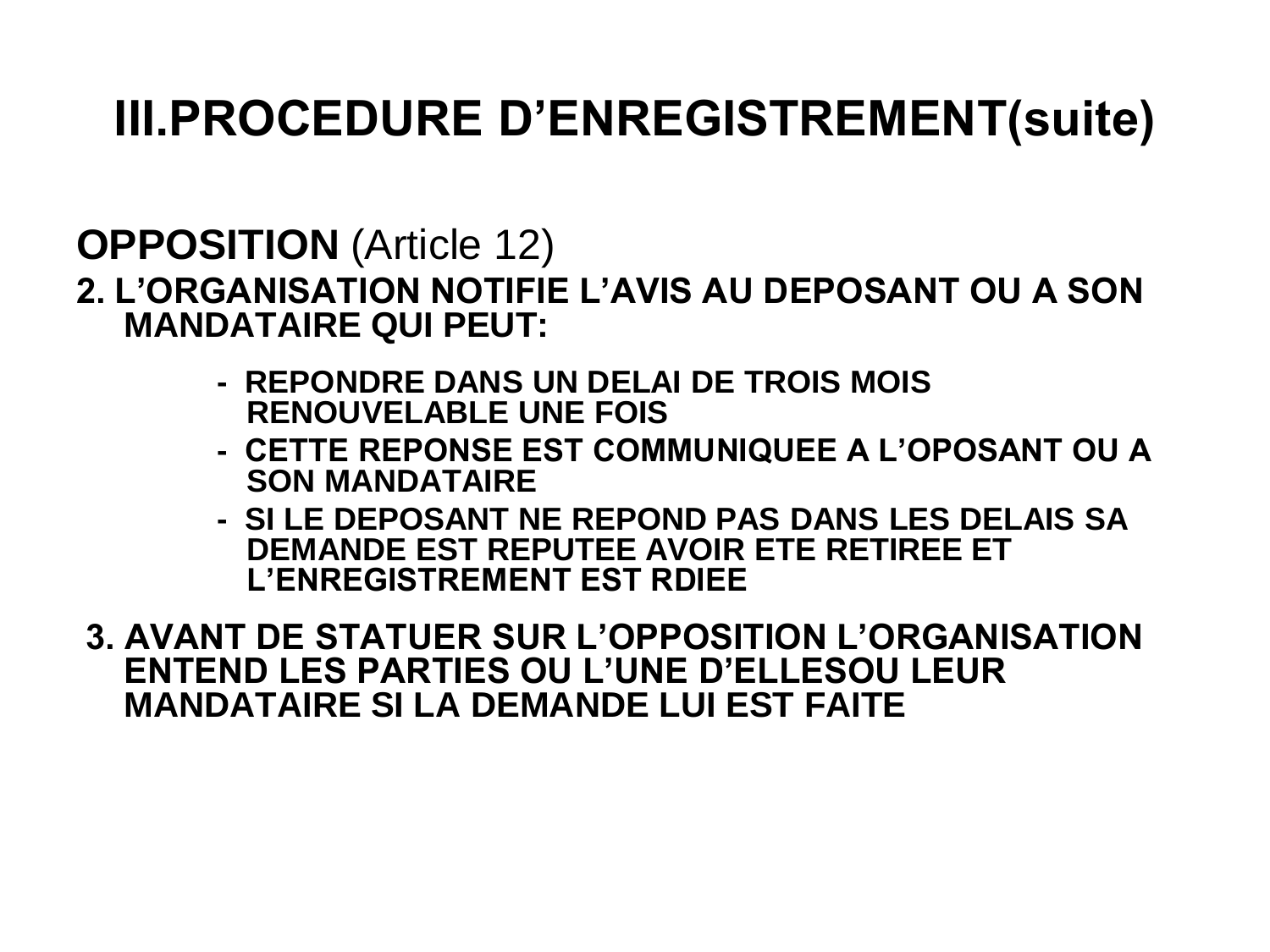#### **OPPOSITION**

- 4. **LA DECISION DE L'ORGANISATION SUR L'OPPOSITION EST SUSCEPTIBLE DE RECOURS AUPRES DE LA COMMISSION SUPERIEURE DE RECOURS DE L'OAPI PENDANT UN DELAI DE TROIS MOIS A COMPTER DE SA NOTIFICATION**
- **5. L'ORGANISATION NE RADIE L'ENREGISTREMENT QUE SI L'OPPOSITION SUSVISEE EST FONDEE**
- **6. LA DECISION DEFINITIVE DE RADIATION EST PUBLIEE AU BOPI, (Article 12)**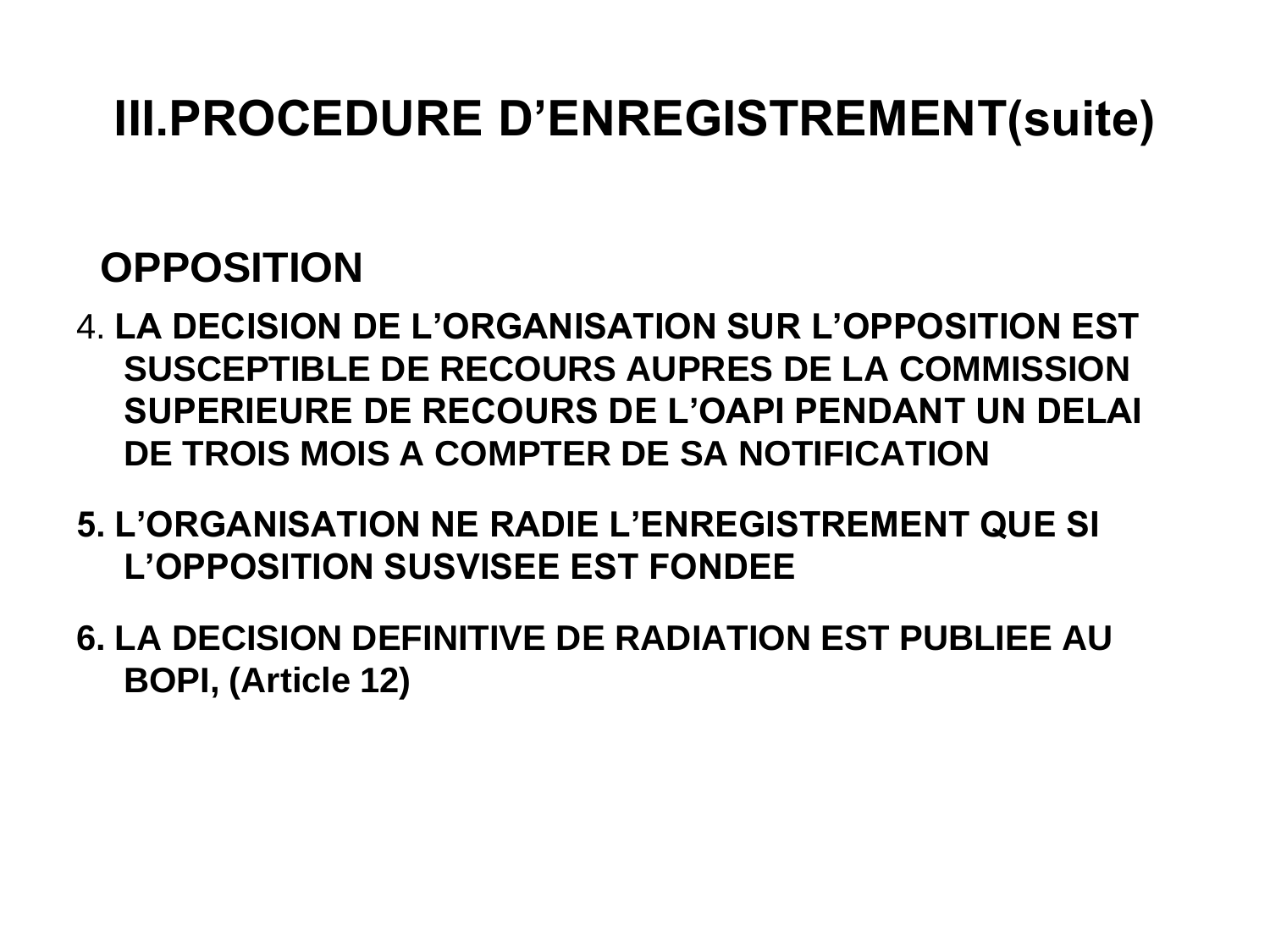**RADIATION ET MODIFICATION DE L'ENREGISTREMENT**(Article 15)

**TOUTE PERSONNE OU AUTORITE COMPETENTE INTERESSEE PEUT DEMANDER AU TRIBUNAL D'UN ETAT MEMBRE D'ORDONNER:**

 **- LA RADIATION DE L'ENREGISTREMENT D'UNE INDICATION GEOGRAPHIQUE AU MOTIF QU'ELLE EST EXCLUE DE LA PROTECTION CONFEREE PAR LA LOI**

 **- LA MODIFICATION DE L'ENREGISTREMENT D'UNE INDICATION GEOGRAPHIQUE AU MOTIF QUE LA ZONE GEOGRAPHIQUE MENTIONNEE DANS L'ENREGISTREMENTNE CORRESPOND PAS A L'INDICATION GEOGRAPHIQUE OU QUE LA MENTION DE LA QUALITE REPUTATION OU REPUTATION OU AUTRE CARACTERISTIQUEDE CES PRODUITS EST MANQUANTE OU N'EST PAS JUSTIFIEE**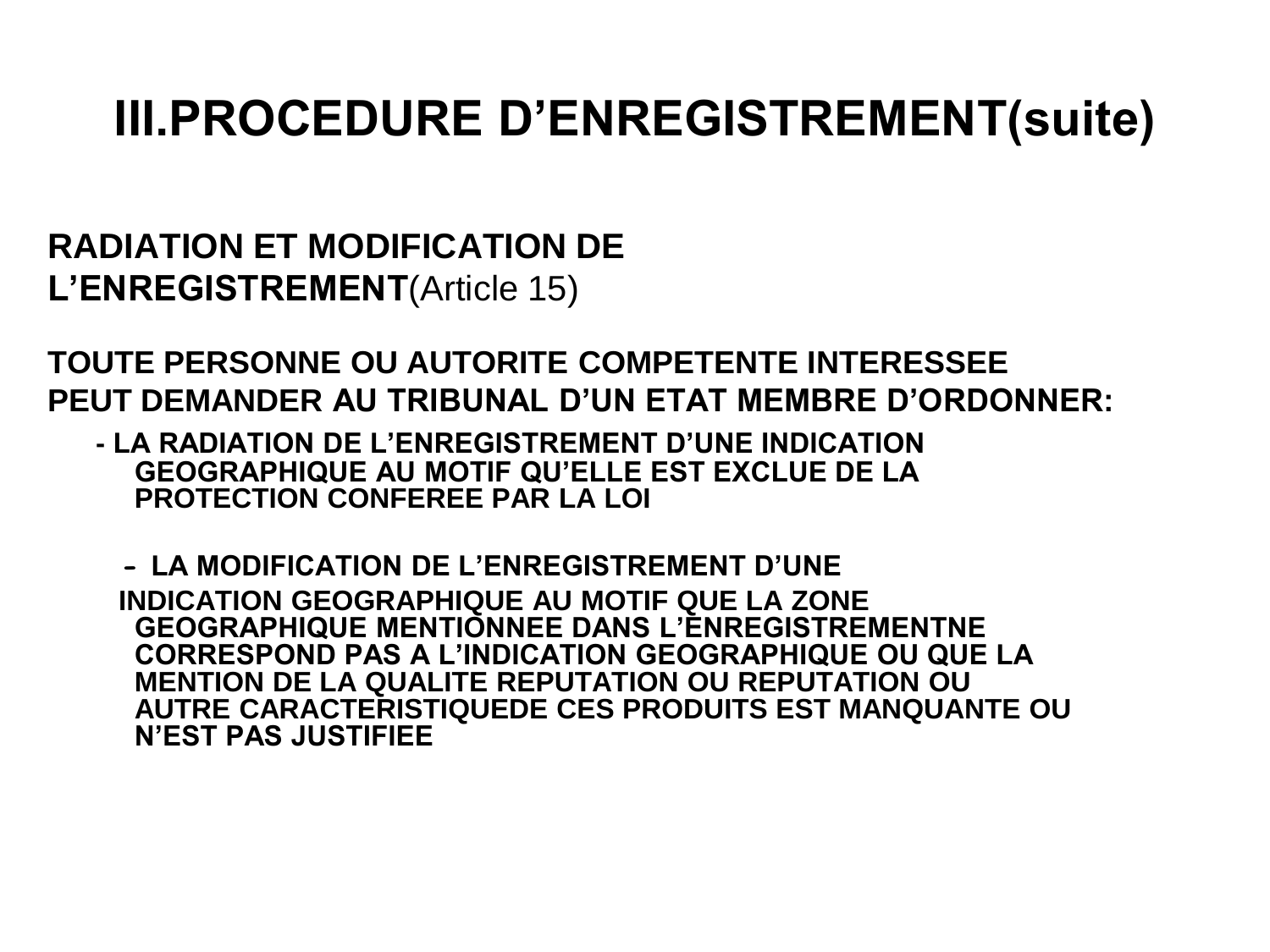#### **RADIATION ET MODIFICATION DE L'ENREGISTREMENT**

- **UN AVIS INFORMANT DE LA DEMANDE DE RADIATION OU DE MODIFICATION EST SIGNIFIEE AU DEPOSANTOU A SON AYANT DROIT ET EST COMMUNIQUE A TOUTE PERSONNE AYANT LE DROIT D'UTILISER L'IG PAR VOIE DE PUPLICATION PAR LE REGLEMENT D'APPLICATION DE L'ANNEXE VI.**
- **- LES PERSONNES AYANT LE DROIT D'UTISER L'IG PEUVENT PRESENTER UNE DEMANDE D'INTERVENTION DANS LES DELAIS FIXES PAR LE TRIBUNAL D'UN ETATMEMBRE(Article 14)**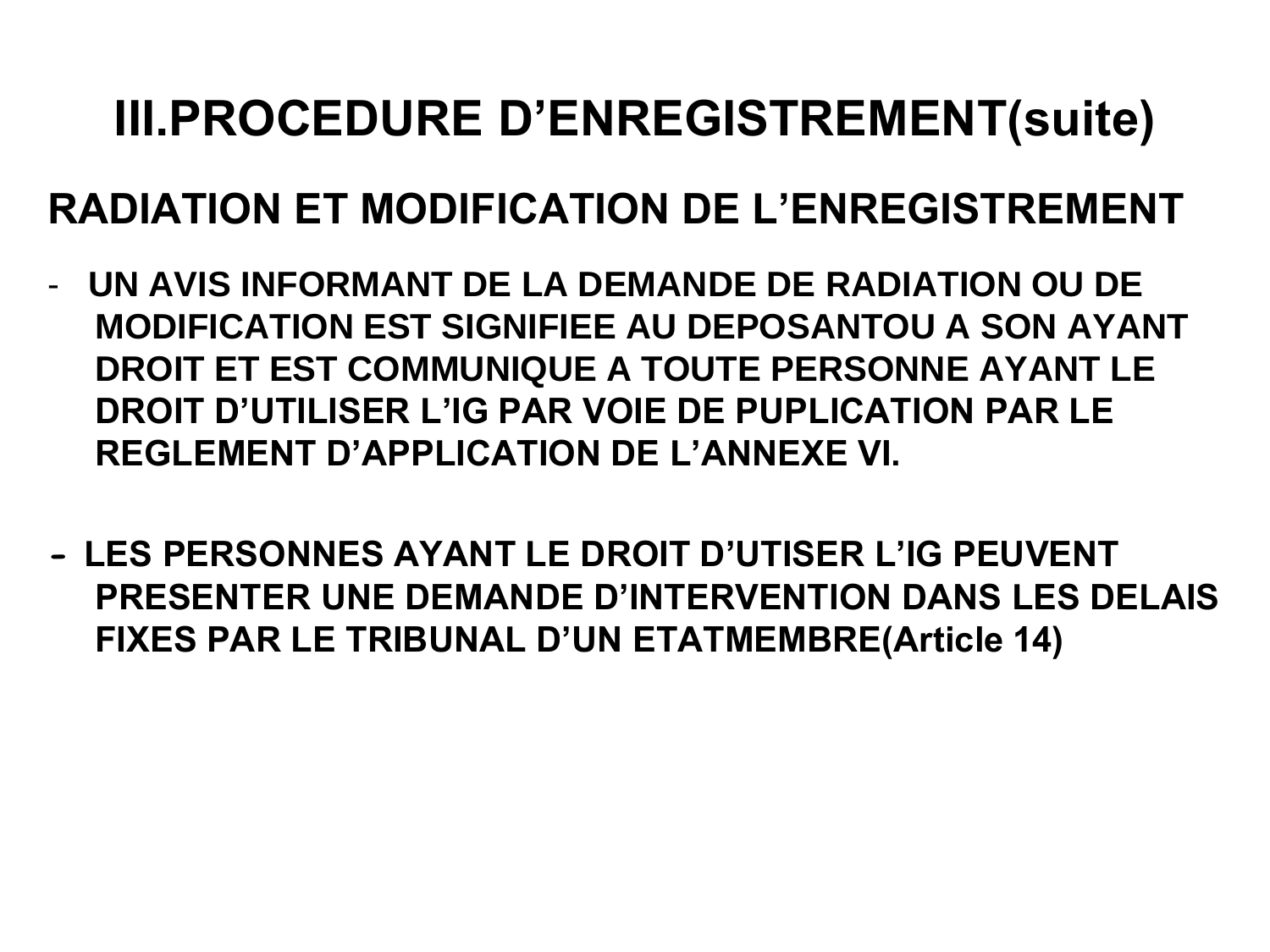## **IV. DROITS CONFERES PAR L'INDICATION GEOGRAPHIQUE**

**ONT LE DROIT D'UTILISER L'IG A DES FINS COMMERCIALES QUANT LES PRODUITS ONT LES CARACTERISTIQUES VISEES AU REGISTRE**

(Article 15)

- **- LES PRODUCTEURS EXERçANT DANS LA ZONE DE PRODUCTION DELIMITEE (Article15 alinéa 1**
- **LES ACTEURS DE LA FILIERE**

 **- TOUTE PERSONNE A LE DROIT D'UTILISER L'IG POUR LES PRODUITS CONCERNES SI LES DITS PRODUITS ONT ETE MIS EN CIRCULATION DANS LES CONDITIONS DEFINIES AU REGISTRE (Article 15 alinéa 2)**

 **- LE TITULAIRE D'UNE MARQUE IDENTIQUE ANTERIEURE OU SIMILAIRE A L'IG PEUT CONTINUER L'UTILISATION DE SA MARQUE, SAUF DANS LE CAS OU CELLE-CI PORTE SUR LES VINS OU SPIRITUEUX(Article 15 alinéa 6).**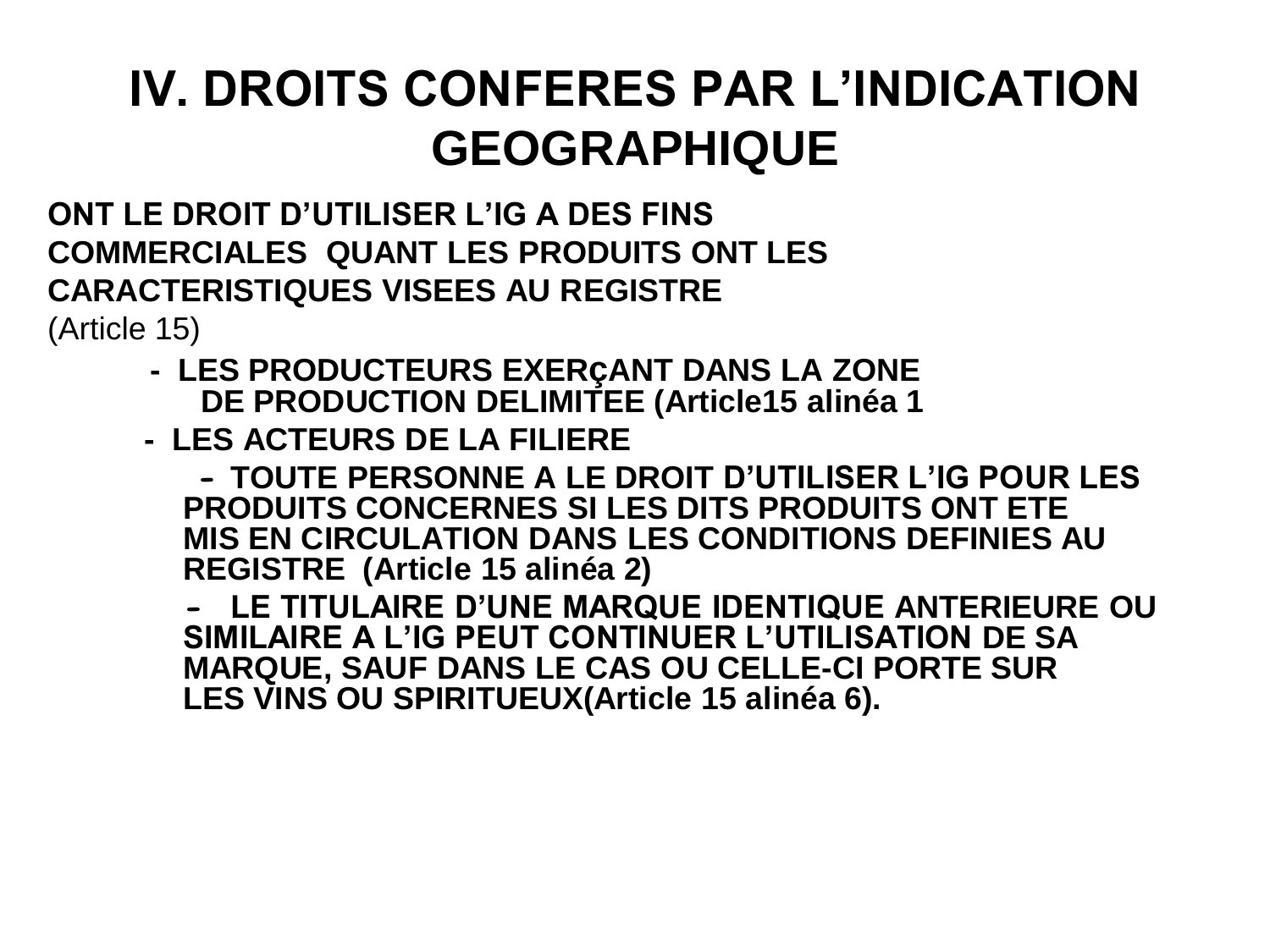## **IV. DROITS CONFERES PAR L'INDICATION GEOGRAPHIQUE (Suite)**

#### **SONT ILLITES:**

- **- TOUTE UTILISATION A DES FINS COMMERCIALES POUR LES PRODUITS INDIQUES AU REGISTRE OU DES PRODUITS SIMILAIRES,MÊME SI L'ORIGINE VERITABLE DU PRODUIT EST INDIQUEE OU SI L'IG EST EMPLOYEE EN TRADUCTION OU ACCOMPGNEE D'EXPRESSION TELLES QUE «GENRE »,«TYPE », « FAçON », « IMITATION» OU EXPRESSION SIMILAIRE, (Article 15 alinéa 3)**
- **- LA DESIGNATION OU LA REPRESENTATION D'UN PRODUIT PAR TOUT MOYEN QUI INDIQUE OU SUGGERE QUE LE PRODUIT EST ORIGINAIRE D'UNE REGION GEOGRAPHIQUE AUTRE QUE LE VERITABLE LIEU D'ORIGINEDE MANIERE A INDUIRE LE PUBLIC EN ERREUR, (Article 15 alinéa 5).**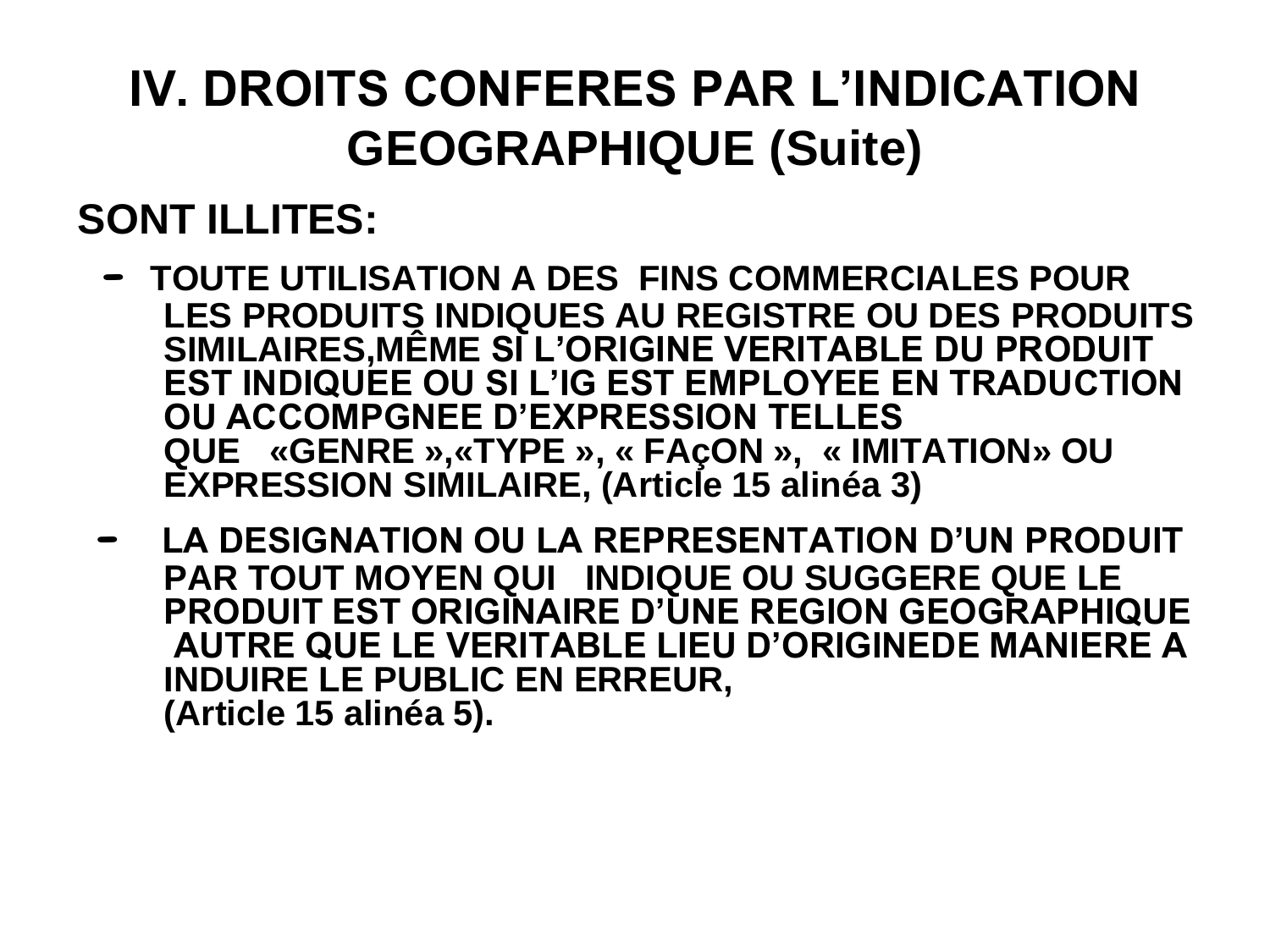## **V. ROLES DES POUVOIRS PUBLICS**

- **LES AUTORITES DES ETATS MEMBRES** (Article1alinéa 4)
- **CONTRÔLENT LA QUALITE DES PRODUITS IG MISES EN VENTE OU EXPLOITEES SOUS UNE IG ENREGISTREE**
- **INTERDISENT L'UTILISATION DE LADITE IG ENREGISTREE,**  (Article 15 alinéa 4)**.**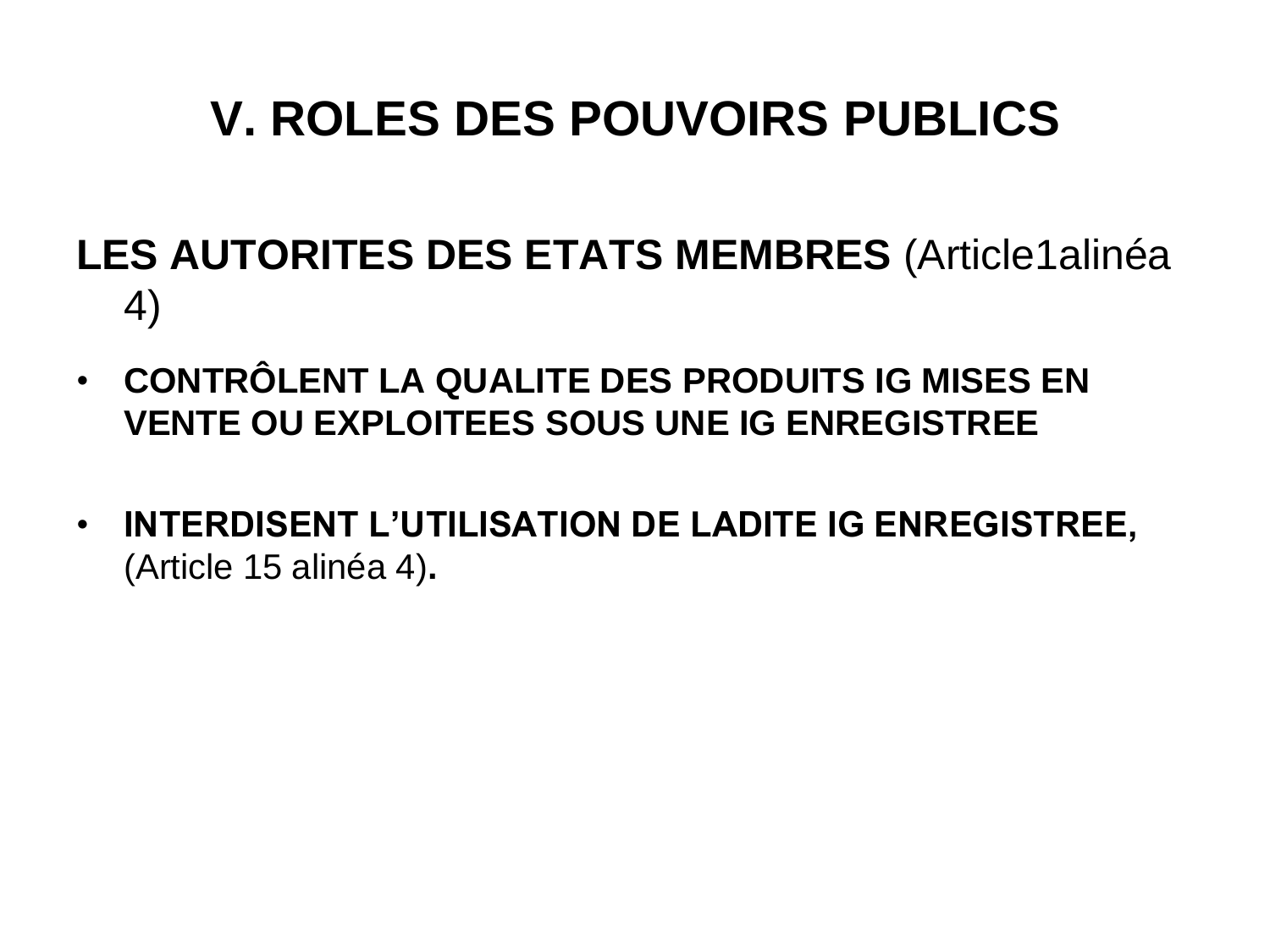## **VI. SANCTIONS DU DROIT DES IG**

#### **ACTIONS CIVILES**

**PEUVENT INTENTER UNE ACTION CONTRE L'UTILISATION ILLICITE D'UNE IG ENREGISTREE:**

- **LES PERSONNES INTERESSEES, LES GROUPEMENTS DE PRODUCTEURS AINSI QUE TOUT GROUPEMENT DE PRODUCTEURS OU DE CONSOMMATEURS (Article 16 alinéa 1)**
	- **QUICONQUE A SUBI UN DOMMAGE SUITE A UNE UTILISATION ILLICITE D'UNE IG ENREGISTREE (Article 16 alinéa 3)**

**CES ACTIONS ONT POUR BUT DE FAIRE CESSER CES UTILISATIONS ILLICITES OU D'EN INTERDIRE SI CELLE-CI EST IMMINENTE EN DETRUISANT LES ETIQUETES OU AUTRE DOCUMENT AYANT SERVIS A UNE TELLE UTILISATION, (Article 16 alinéa 2).**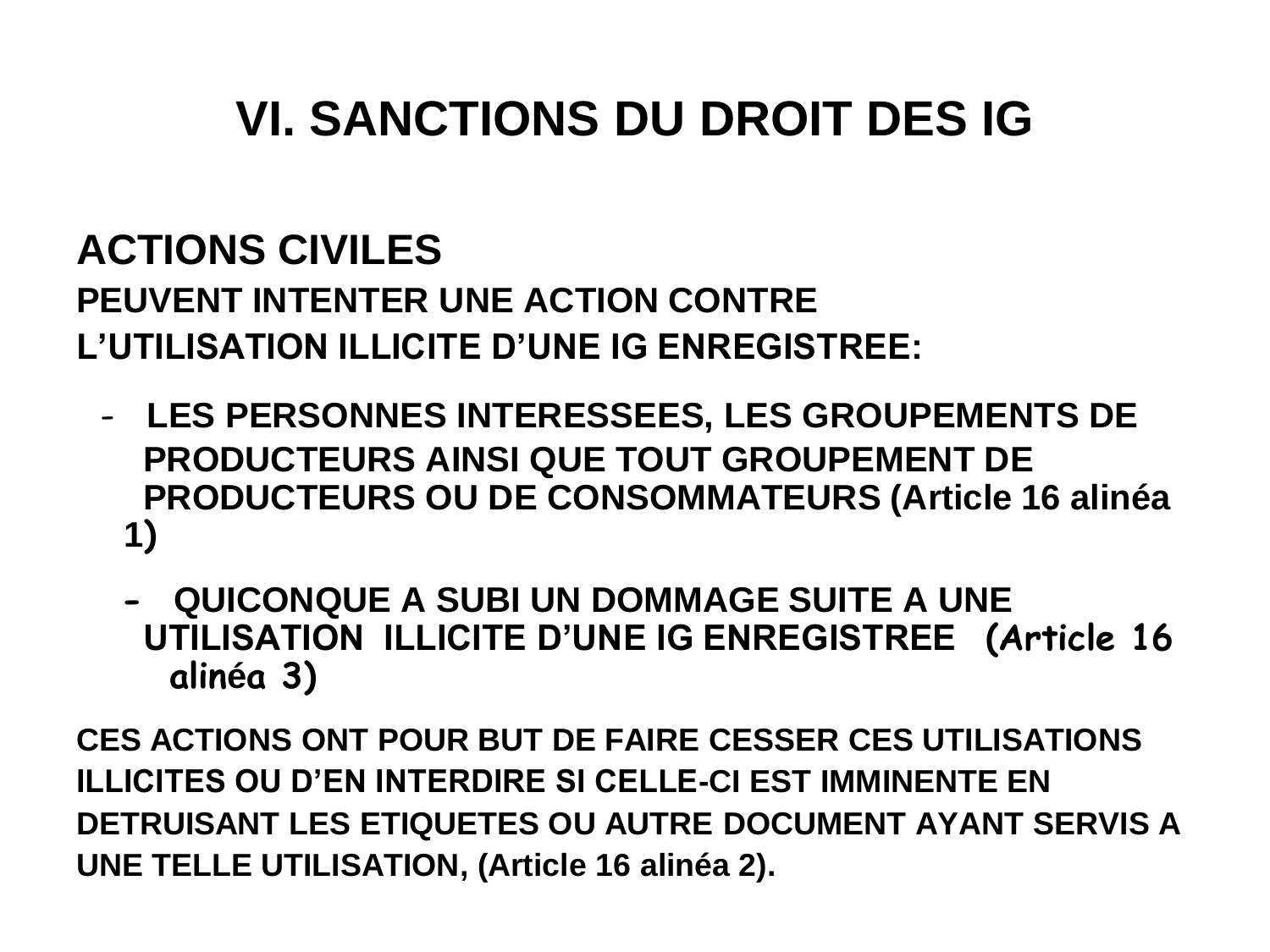## **VI. SANCTIONS DU DROIT DES IG**

## **ACTIONS PENALES: EST PUNI:**

- - **D'UN EMPRISONNEMENT DE TROIS MOIS AU MOINS ET D'UN AN AU PLUS**
- **D'UNE AMENDE DE 1000 000 A 6 000 000FCFA OU L'UNE DE CES DEUX PEINES (Article 17 annexe VI)**

**QUICONQUE UTILISE INTENTIONNELLEMENT ET DE MANIERE ILLICITE UNE IG ENREGISTREE**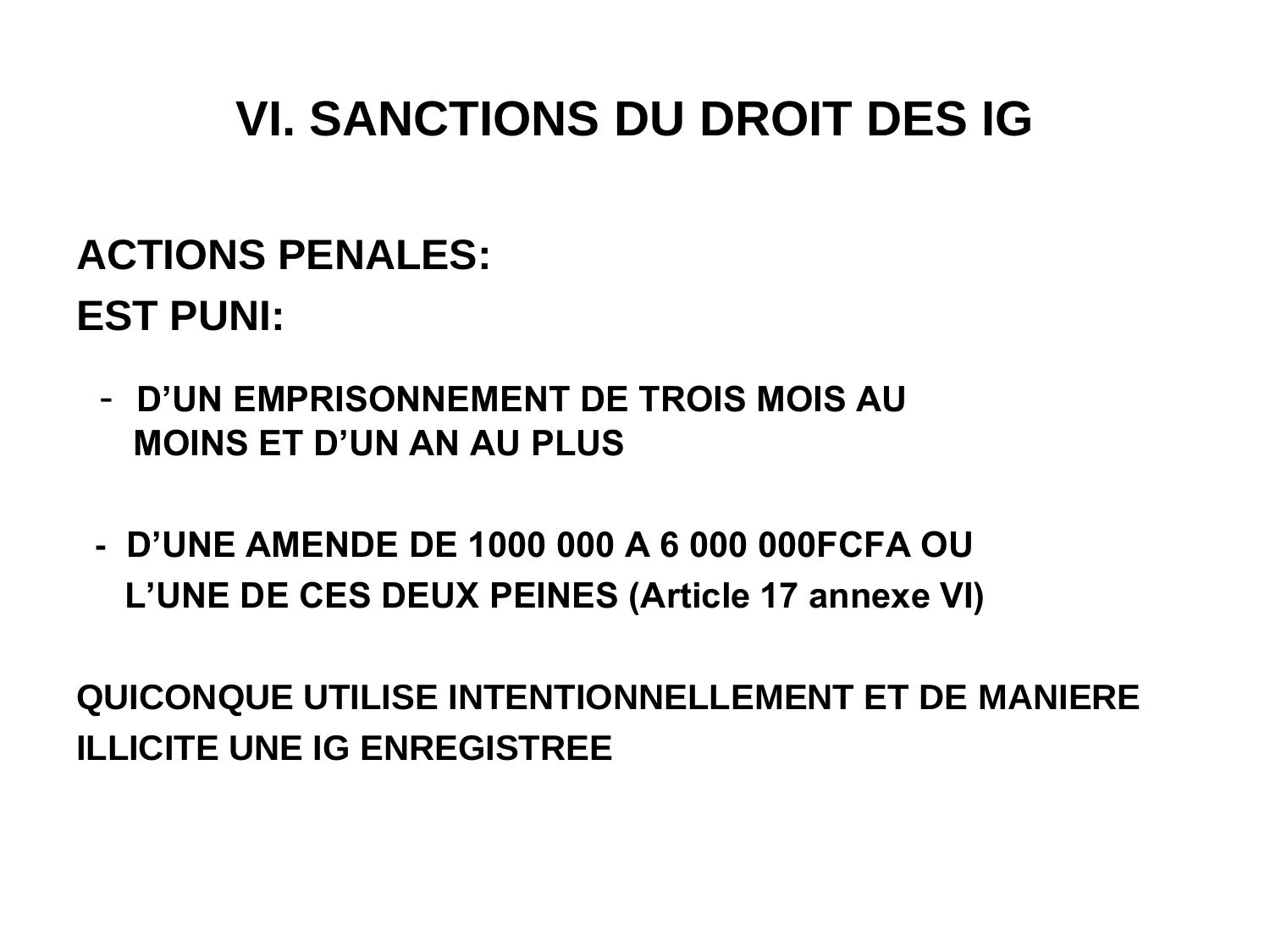#### **JE VOUS REMERCIE**

## **Kpohomou Cécé hkaamon@yahoo.fr**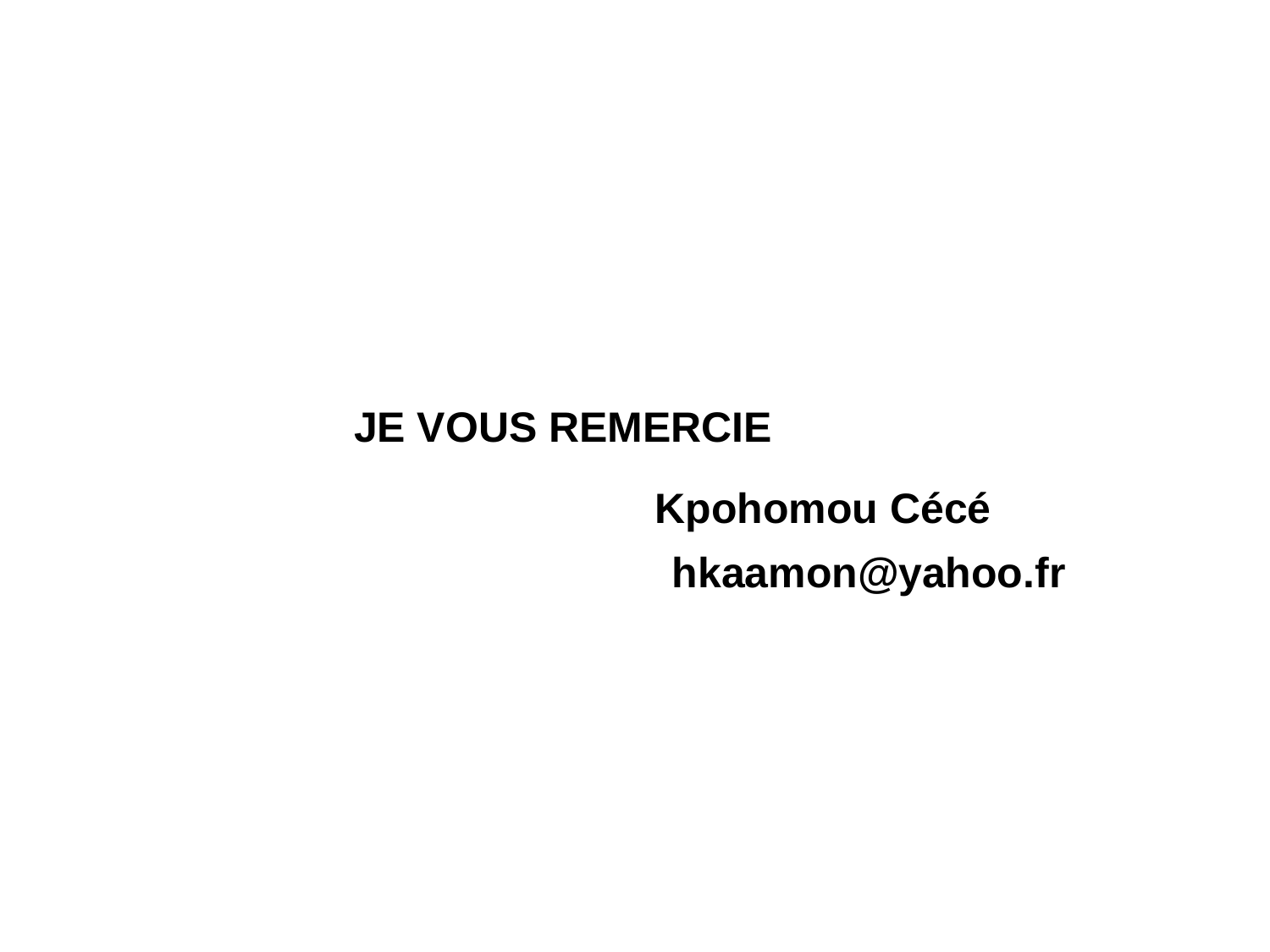# Ouagadougou 2005

- Principe de « Comités nationaux IG » (confirmé Libreville 2010)
- Principe de « points focaux » IG dans les ministères de l'Agriculture